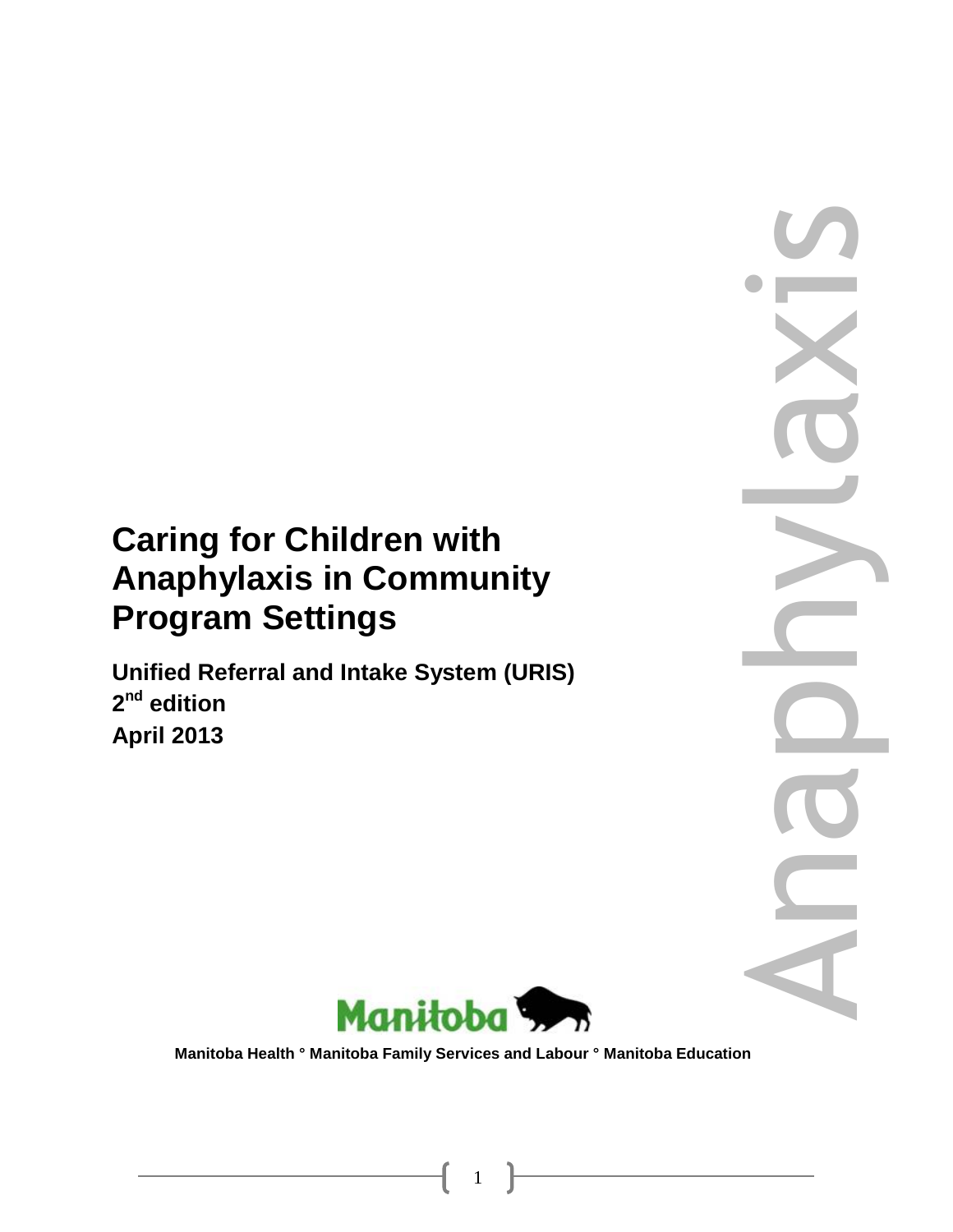**This manual was developed in consultation with health care professionals in the areas of anaphylaxis and community health. The Unified Referral and Intake System (URIS) wishes to acknowledge the contribution of the following individuals.**

**Anna Drewniak**, MD, FRCPC Pediatric Allergist Section of Allergy & Clinical Immunology Children's Hospital

#### **Cathy Gillespie**

Nurse Clinician Section of Allergy & Clinical Immunology Children's Hospital of Winnipeg

**Sandra Dalke**

URIS Provincial Coordinator Winnipeg Regional Health Authority

**Claudette Schelander** URIS Direct Service Nurse Winnipeg Regional Health Authority

**Karen Thomas** URIS Nurse Prairie Mountain Health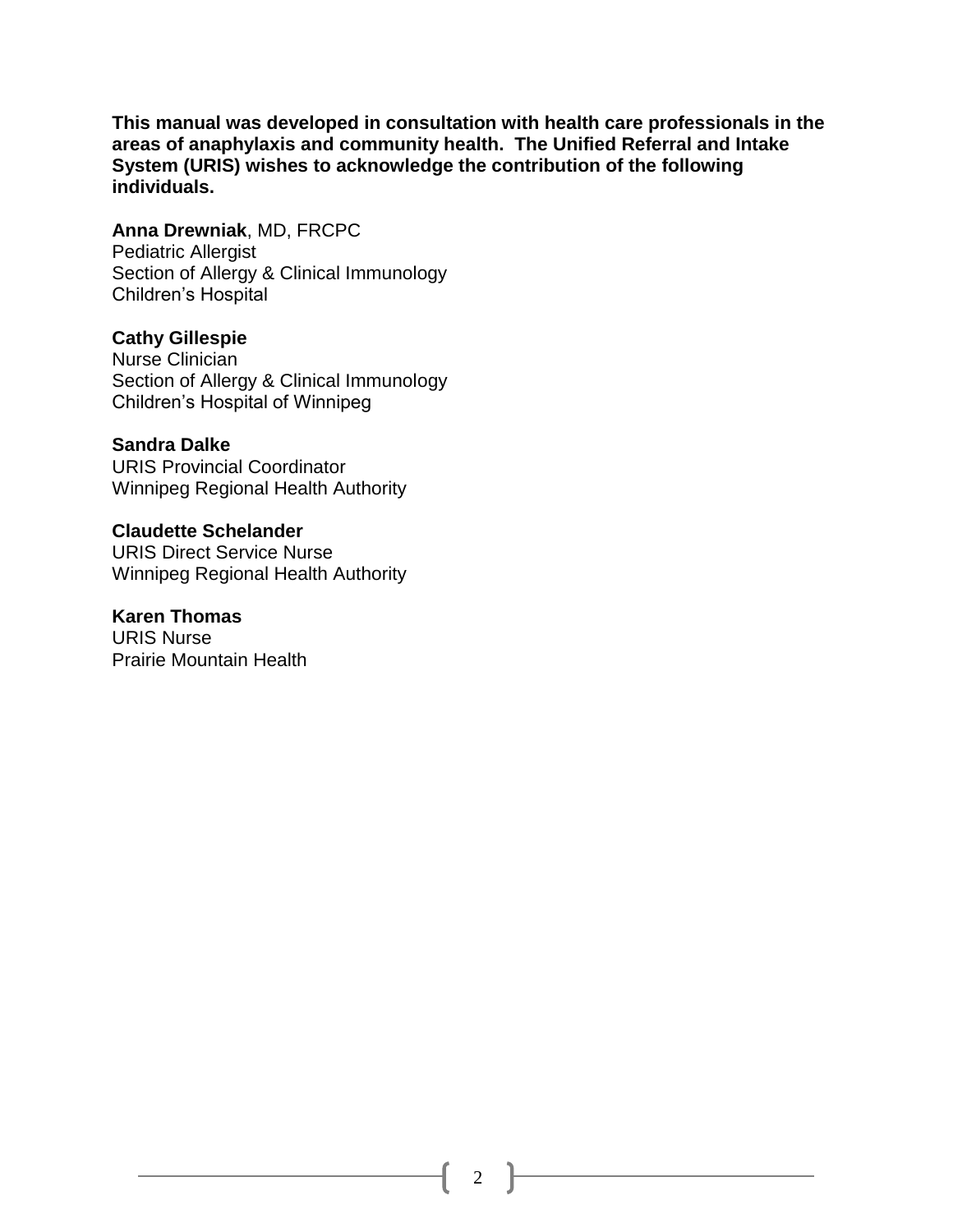## **TABLE OF CONTENTS**

| <b>Supplements - Health Care Plan</b>          |
|------------------------------------------------|
| Anaphylaxis Health Care Plan                   |
| <b>Risk Reduction Strategies Template</b>      |
| Allergen Aware Sample Letter                   |
| <b>Supplements – Training &amp; Monitoring</b> |
| <b>Anaphylaxis PowerPoint</b>                  |
| Anaphylaxis Handout                            |
| Anaphylaxis Worksheet (Microsoft Word)         |

Anaphylaxis Worksheet (Microsoft PowerPoint)

Child Specific Information for Anaphylaxis Training Session

Anaphylaxis Training Session Evaluation Form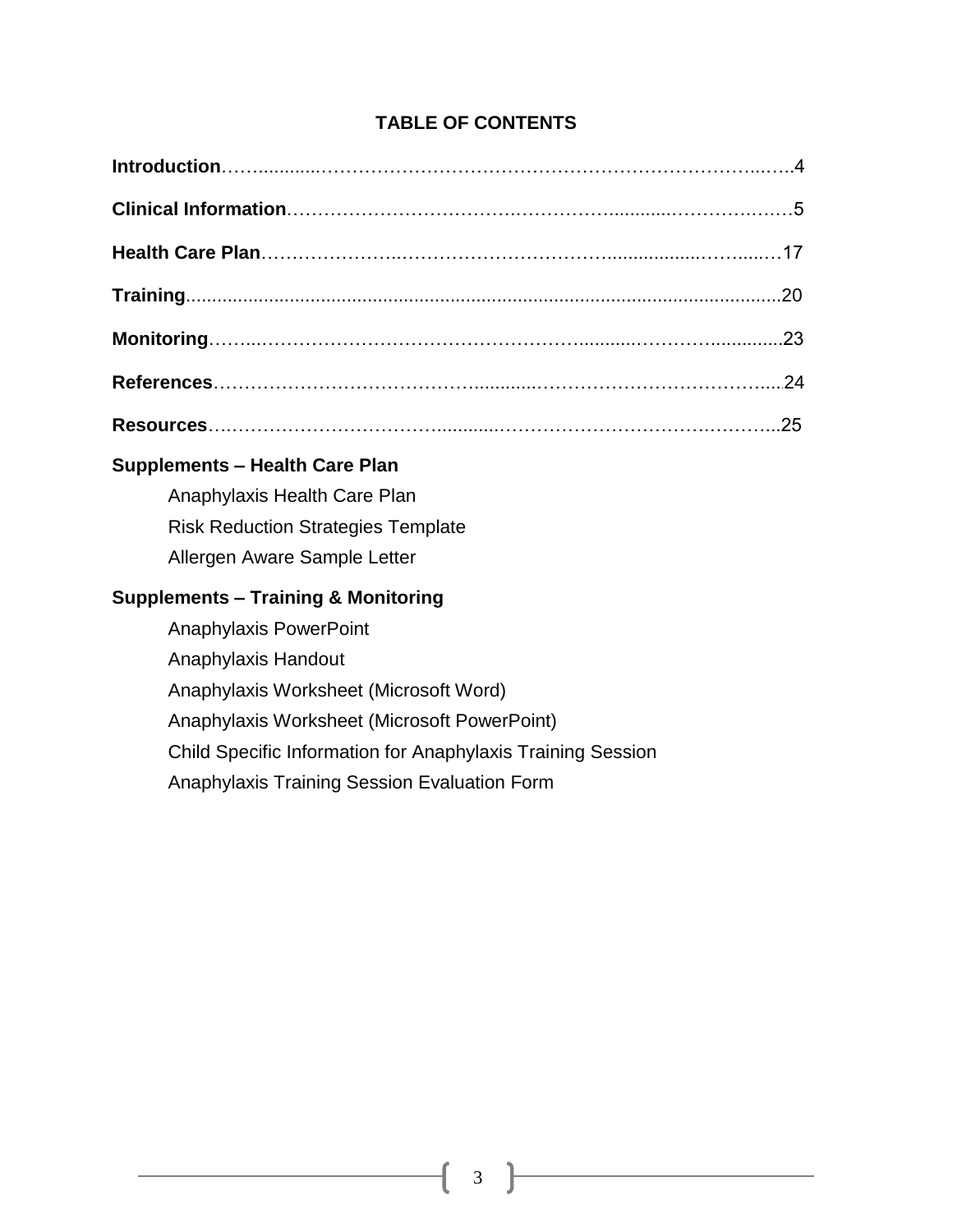# **INTRODUCTION**

#### **Unified Referral and Intake System**

The Unified Referral and Intake System (URIS) is a joint initiative of the provincial Departments of Health, Family Services and Labour and Education. URIS supports community programs in the care of children with specific health care needs. Community programs that are eligible for URIS support include schools, licensed child care facilities, selected accredited recreation programs and agencies providing respite services.

URIS provides a standard means of classifying the complexity of health care needs and establishes the level of qualification required by personnel to support children with these health care needs. Health care needs that are classified as 'Group B' can be delegated to non-health care personnel who receive training and monitoring by a registered nurse. For children with 'Group B' health needs (e.g., anaphylaxis), the nurse provides the following support:

- develops and maintains a written health care plan;
- provides training to community program personnel that are responsible for the child; and
- monitors community program personnel that receive training.

## **URIS Group B Support for Children with Anaphylaxis**

A child with anaphylaxis is eligible for URIS Group B support if he/she is diagnosed with a life-threatening allergy by a physician and prescribed an adrenaline auto-injector.

This document provides standard clinical information that is relevant to the care of children with anaphylaxis in community program settings. Supplemental documents are also provided to assist the nurse in the development of the health care plan and training and monitoring of community program personnel.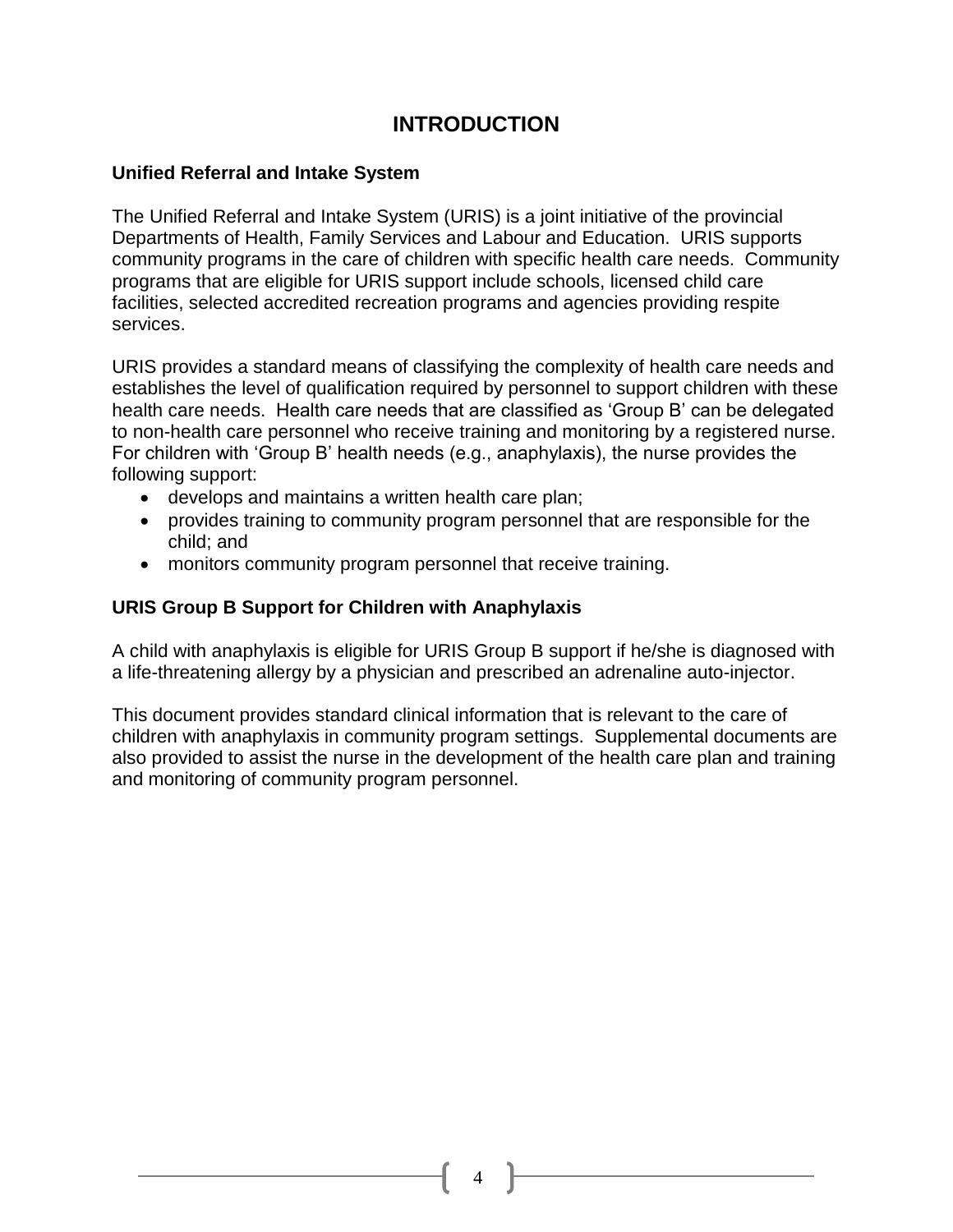# **CLINICAL INFORMATION**

The following information is considered 'best practice' in community program settings and is the basis for all anaphylaxis information contained in this document and its supplements.

## **Allergies**

An allergy is the immune system's excessive reaction to a normally harmless substance, called an allergen. In susceptible individuals, exposure to an allergen results in the body creating IgE antibodies specific to that allergen. When the body is exposed to the allergen again, the IgE antibodies cause chemicals (e.g., histamine) to be released from mast cells, which are found in many areas of the body including the airway, mouth, nose, eyes and stomach. When mast cells release these chemicals, signs such as hives, itching and swelling are seen.

Allergic reactions can vary from mild to life-threatening.

## **Anaphylaxis**

Anaphylaxis is a severe allergic reaction that can result in death due to airway obstruction or a severe drop in blood pressure. It is an extreme total body reaction.

A person with a life-threatening allergy must be diagnosed and treatment prescribed by a doctor. It is recommended that an allergy specialist assess the child to confirm the diagnosis. Education for the child and parent/guardian in managing their allergy is essential.

The course of a life-threatening allergy can vary from person to person. It may be unpredictable and rapid in onset. Anaphylaxis can occur even when a person has experienced only minor allergic reactions previously. Others may show a general progression of increasingly severe allergic reactions that lead up to anaphylaxis. A person may experience an anaphylactic reaction without any previous signs of an allergy.

Anaphylactic reactions can be triggered by minute amounts of an allergen measured in micrograms. For example, children have developed anaphylactic reactions after coming into contact with residual peanut butter on tables that were wiped clean of visible material.

Studies have estimated that 1-2% of Canadians are at risk for anaphylaxis from food and insect stings. More recent studies suggest that nearly 4% of the US population is at risk for food allergies alone. Fatalities from anaphylaxis more often occur away from home and are associated with either not using or a delay in the use of epinephrine. In one study, four out of six deaths from food allergies occurred in school and none of these children had epinephrine available at the time of their reaction.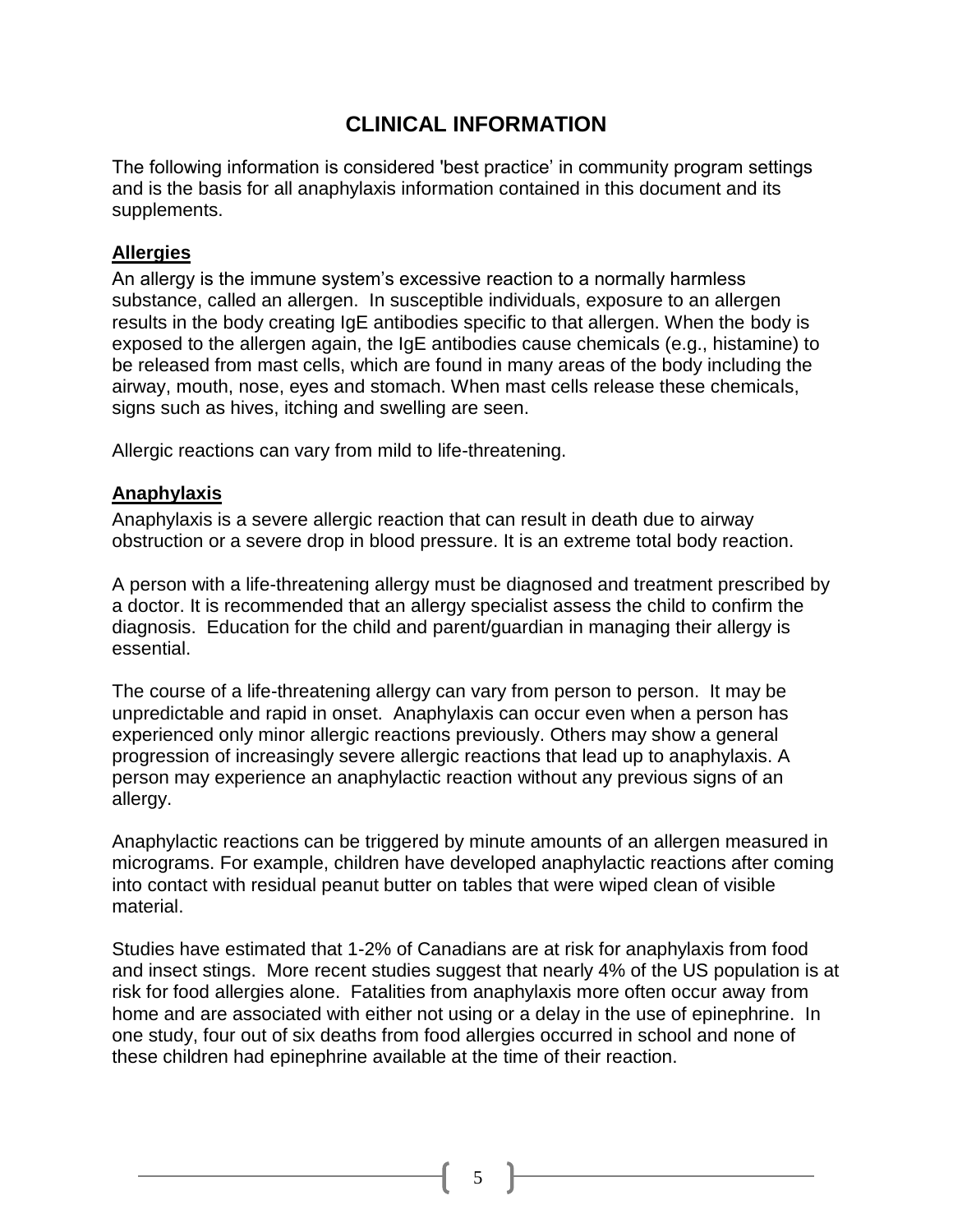Children are at higher risk for severe allergic reactions if they also have asthma especially if it is not well controlled.

#### **Allergens**

A person can be allergic to any food. However, foods that commonly cause anaphylaxis include peanuts, nuts, milk, eggs, fish, shellfish, wheat, sesame and soy.

#### Peanut and Tree Nuts

Peanut allergies are one of the most common food allergies. It is estimated that 20% of children may outgrow their peanut allergy.

Peanuts are legumes that grow underground and are not botanically related to tree nuts. Tree nuts include almonds, Brazil nuts, cashews, hazelnuts, chestnuts, hickory nuts, macadamia nuts, pecans, pine nuts, pistachios and walnuts. Individuals who are allergic to peanuts may not be allergic to tree nuts and vice versa. However it is possible to be allergic to both. Those who are allergic to peanut or tree nuts are generally advised to avoid both due to possible cross-contamination of peanuts and nuts during processing and the risk of confusion between different nuts.

Peanut and nut residue is oily in nature and persists on surfaces, putting the child with a life threatening allergy at risk. Very minute quantities of peanut can result in a lifethreatening reaction when ingested.

Allergic reactions to foods such as peanuts are triggered by specific food proteins*.* Food odor is caused by non-protein chemicals. Smelling peanut butter odor is different from inhaling airborne peanut particles (proteins) which might occur from the mass shelling of peanuts in a poorly ventilated area. Peanut-allergic people may feel unwell if they smell peanut butter, but this is likely due to a strong psychological aversion.

#### Milk and Egg

Anaphylactic reactions to milk and egg can occur when relatively small quantities are ingested. Most children eventually outgrow their allergy to milk or eggs by the time they reach school age.

## Fish and Shellfish

The term "fish" refers to all edible fin fish, both fresh and salt water species. Shellfish from fresh and salt water includes scallops, clams, lobster and shrimp. Individuals with a specific allergy to any of these species are advised to consult with their allergist about possible sensitivity to other species.

When cooking fish, the vapor or steam has been shown to contain allergens which can cause anaphylaxis.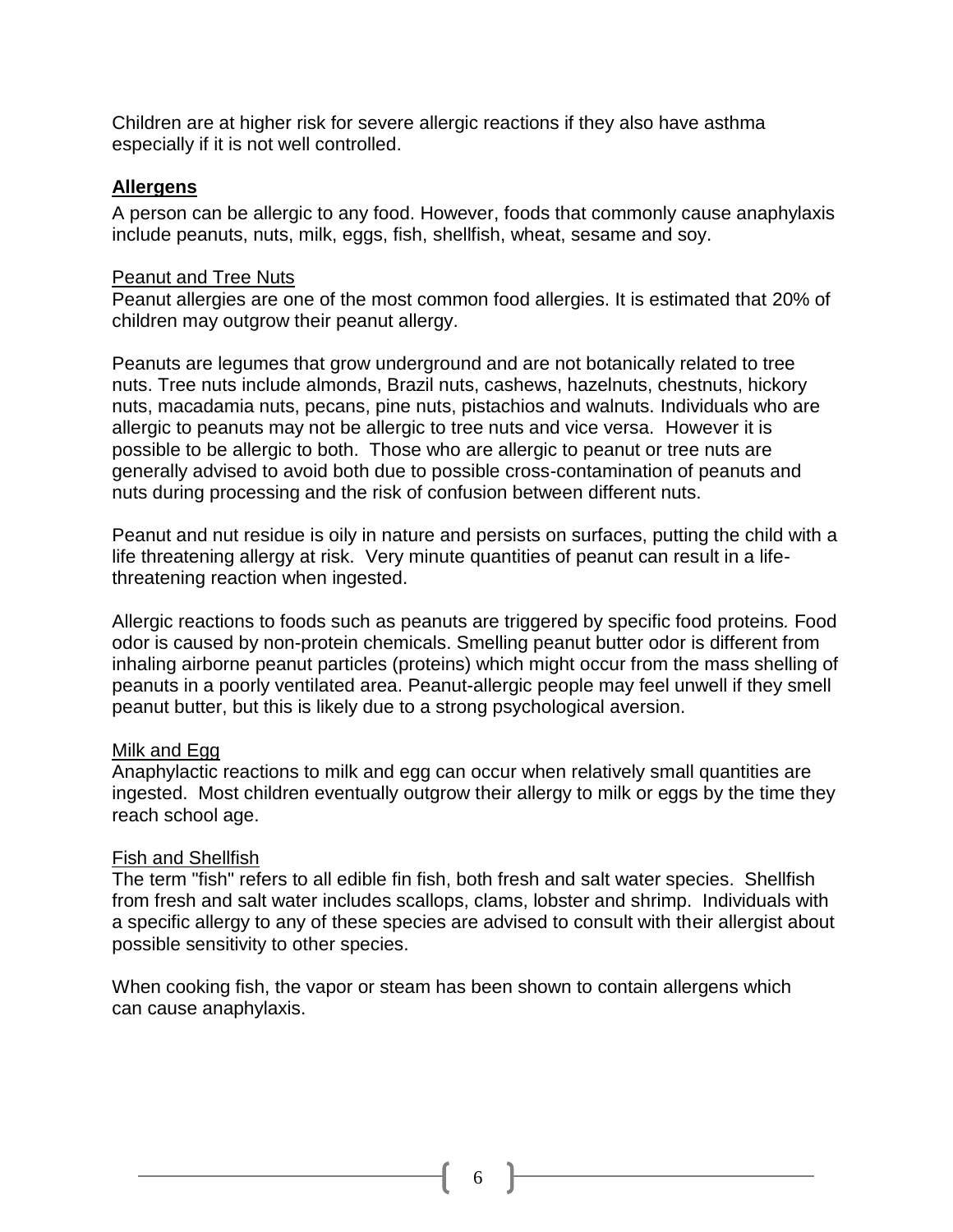#### Insect Stings

Bees, wasps, hornets and yellow jackets can cause anaphylaxis from their stings.

#### **Medications**

Medications such as antibiotics, muscle relaxants and anti-convulsants can cause anaphylaxis.

#### Latex

Latex may be an allergen for children who have had multiple surgeries with exposure to latex. An increase in latex use has occurred since the mid 80's and may be a contributing factor to the rise in latex allergies. This may be declining as more non latex products are being used.

#### Other Allergens

Although it is rare, vigorous exercise and a cold, wet environment can cause anaphylaxis. Anaphylaxis may occur with vigorous exercise alone or with vigorous exercise that occurs after eating certain foods. It may not occur every time the child exercises. Anaphylaxis may also occur when a child is exposed to a cold and wet environment, such as jumping into a pool or immediately immersing the entire body in cold water. These situations are rare.

A person can also be diagnosed with idiopathic anaphylaxis which means the cause is unknown.

## **Risk Reduction**

Avoidance of allergens is the only way to prevent an anaphylactic reaction. Although it can be difficult to achieve complete avoidance of an allergen, reducing the child's exposure to the allergen is possible. Risk reduction strategies should be flexible enough to address the safety of children with anaphylaxis as well as the organizational and physical environment of the community program. Many factors need to be considered when implementing risk reduction strategies such as the age of children, location of eating areas, level of supervision and size of facility. The most successful strategies enlist the support of the entire community including parents, children and community program personnel.

#### Risk reduction strategies for younger children

Young children are at greatest risk of accidental exposure. The greatest risk of exposure to food allergens occurs in new situations or when normal routines are interrupted such as field trips, birthday parties and other special events. Precautions should be taken when changes in routines occur.

In general, the following strategies are recommended for food allergens

- Adult supervision of young children while eating
- Do not trade or share food or utensils
- Wash hands before and after eating. Liquid or bar soap and antibacterial wipes can effectively remove peanut butter residue from hands. However, anti-bacterial hand sanitizers and water alone are not as effective.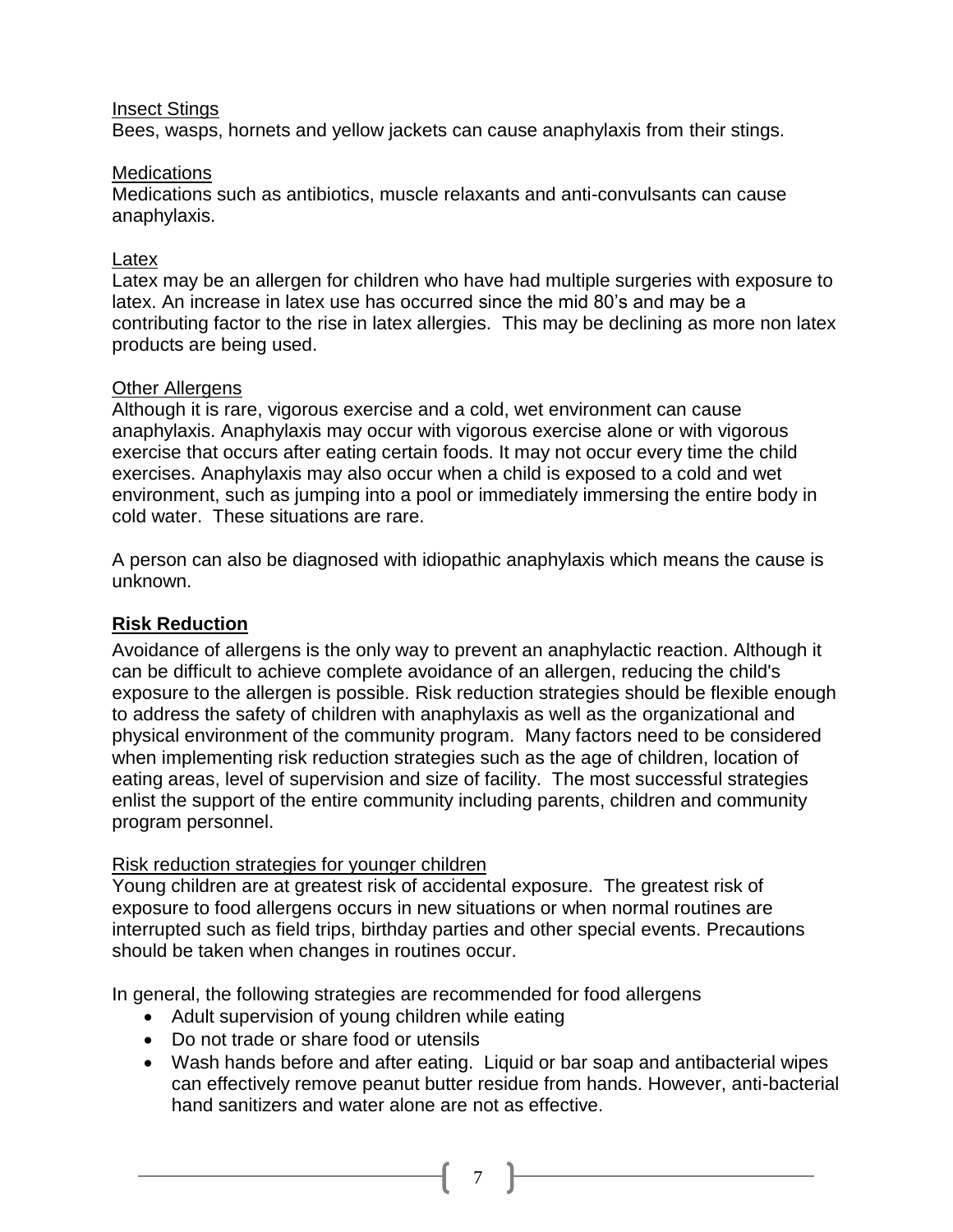- Clean surfaces with soap and water or a grease-cutting solution where food has been eaten. Care should be taken to clean all surfaces that the children might touch such as tabletops and under-hangs of tables and chairs. Common cleaning products are effective in removing residual peanut allergen from surfaces. Dish soap does not effectively remove residue of peanut butter from surfaces.
- Do not allow eating on buses.
- Avoid craft supplies that contain allergens. Look for allergens hidden in items such as play dough, pet food or stuffed animals.

Other risk reduction strategies for younger children

- Establish an allergen-aware environment (see below for more information).
- Designate safe eating areas. If food containing an allergen is brought to the community program, it is eaten in a designated area where the child with the allergy is not likely to be exposed. Alternately, children with food allergens may eat at a designated "allergen aware" location.
- Do not offer food to children with the allergy without prior approval from parent.
- Children with food allergies should not eat food that has been brought to the community program by someone other than their parent/guardian.
- Use of placemats or napkins on tables while eating.

#### Establishing an allergen aware environment

If a community programs requests that products containing an allergen are not brought to the community program, it is recommended to use terminology such as ''allergenaware" as opposed to ''allergen-free" or "allergen-safe" as it is not possible to guarantee that the allergen will not be present in the facility. The *Allergen Aware Sample Letter* is included as a supplement to this document and may be used by the community program when requesting parents not to send products containing allergens to the community program.

An important component in establishing an allergen-aware policy is reading ingredient labels on foods and other products.

- Ingredient labels should be read each time a product is purchased as ingredients may change. Some community programs compile a list of "safe foods" for all families to help them comply with "allergen aware" requests. While this is wellintended, such lists should be used as a guideline only as these lists may be inaccurate or outdated. The preferred practice is to read food ingredient labels.
- Children with allergies should only eat food that is approved by the parent/guardian as it is unrealistic to expect others who are not affected by food allergies to understand the details required to properly read a food label. For example, alternate names for foods may not be recognized (e.g. casein = milk).
- Some popular brands that are widely recognized as being safe for allergic consumers may be used in other products that may contain allergens (e.g. peanut-free chocolate in ice cream which has a "may contain peanuts" warning).
- It should never be assumed that all formats of an allergen-free product are safe. An allergen-free claim on certain products may be specific to only one size or format of the brand, not to all products using the same brand name. For example,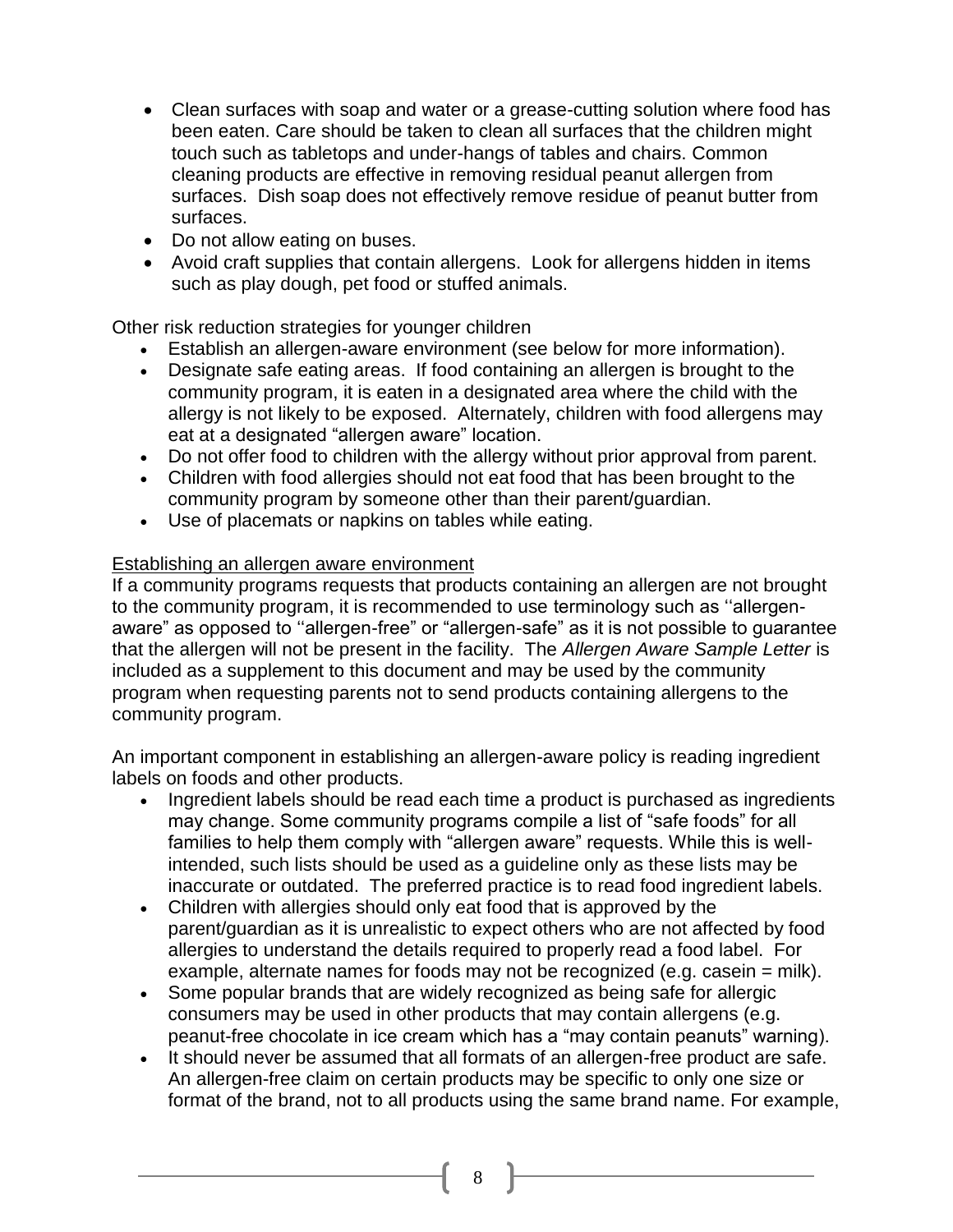a regular size candy bar may be considered to be free of an allergen. However, the snack size version could have a "may contain peanuts" warning.

- Effective August 2012, regulations in Canada requires that all prepackaged products containing protein, modified protein or protein fractions from the following foods must be included on the food label using plain language almonds, Brazil nuts, cashews, hazelnuts, macadamia nuts, pecans, pine nuts, pistachios, walnuts, peanuts, sesame seeds, wheat and triticale, eggs, milk, soybeans, crustaceans (common name of the crustaceans); shellfish (common name of the shellfish); fish (common name of the fish) and mustard seeds.
- Food labelling standards in other countries may not be the same as in Canada.
- Precautionary warnings such as "may contain" are used by food manufacturers at their own discretion. If there is a warning, it is possible that the food contains traces of the allergen. Food-allergic people should not eat products with a "may contain" warning with respect to their allergen(s) unless instructed by their allergist that is it okay. Foods with a precautionary warning should not be an issue if they are consumed by non-allergic children in the presence of older children with food allergies.

#### Risk reduction strategies for teenagers

Teenagers are thought to be at higher risk for a severe allergic reaction because of their increased independence, peer pressure and a reluctance to carry an adrenaline autoinjector. The management of allergens in secondary schools is a balancing act between safety and a normal social life. Risk reduction strategies are more difficult to implement in secondary schools as supervision is limited and students often leave campus.

High school students with anaphylaxis must take on the primary responsibility for allergen avoidance at school and in other environments. High school students are expected to read food labels carefully and take special precautions such as asking foodservice staff about the preparation and handling of food at the cafeteria if they purchase their lunch at school. Students with food allergy should eat with a friend and advise others quickly if they feel they are having an allergic reaction.

Some possible strategies that may reduce the risk of accidental exposure without imposing unenforceable or unrealistic rules include:

- reducing common allergens in vending machines;
- placing vending machines in a central area; and
- encouraging eating in the cafeteria instead of halls and classrooms.

Children should not eat if they do not have their adrenaline auto-injector with them.

#### Risk reduction strategies for specific allergens

#### Peanuts and nuts

Very minute quantities of peanut can result in a life-threatening reaction when ingested. Peanut and nut residue is oily in nature and persists on surfaces, putting the child with a life threatening allergy at risk. For this reason, establishing a nut-aware environment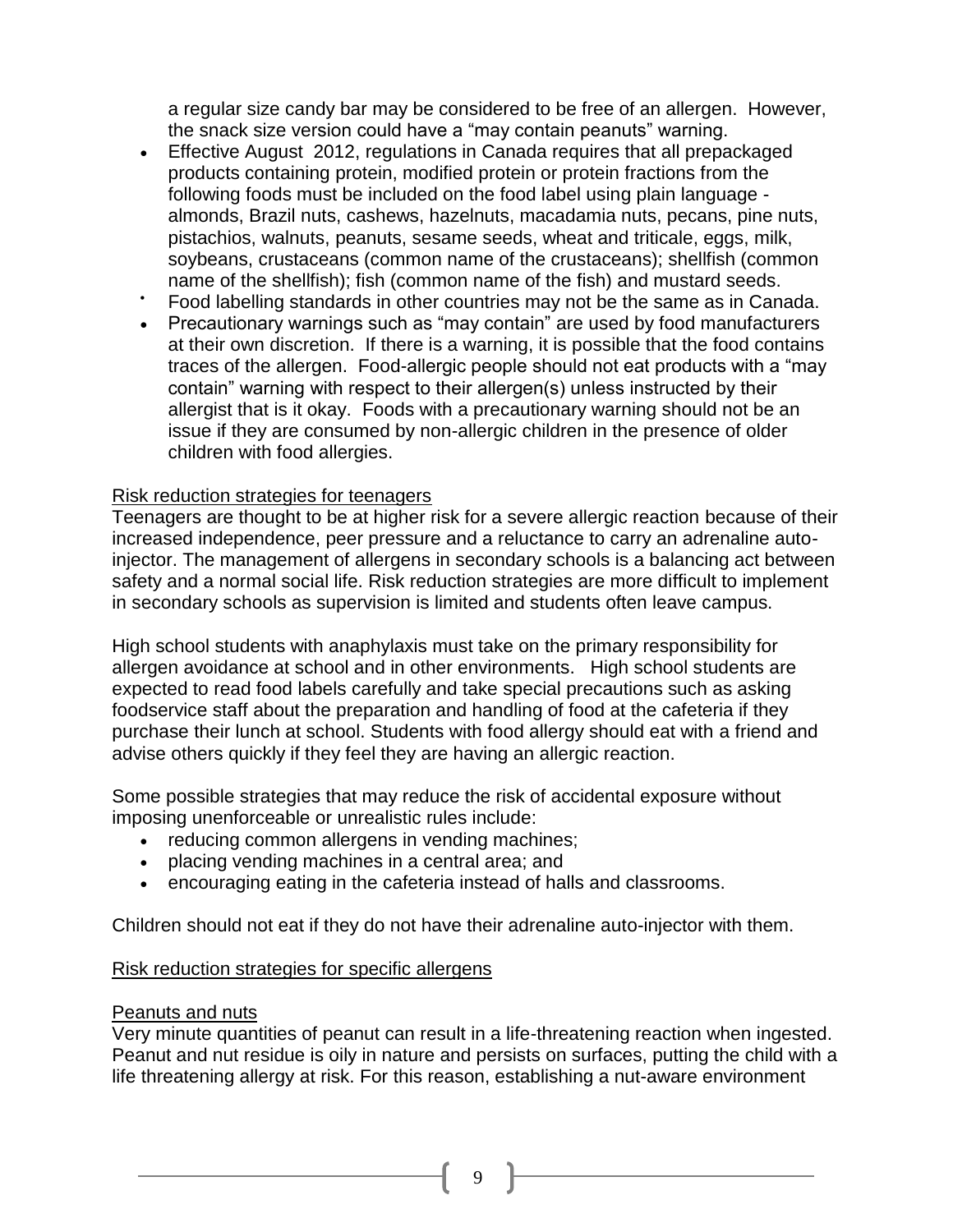(i.e., request that products containing peanuts or nuts are not brought to the community program) may be warranted.

Milk

- Request that milk products are NOT brought to classes where there are milkallergic children
- Exempt classes with milk-allergic children from milk programs.
- Give children straws to put in bevel topped milk containers and teach them to close the top once the straw is inserted.
- Ask children to bring milk from home in a plastic bottle with a straw.
- Have children with milk allergens sit at a table where spill able milk products (e.g. milk, yogurt) are not being consumed.
- On pizza days, parents of milk-allergic children may take their kids home for lunch or send homemade milk-free pizza or an alternative meal to school.
- Special care should be taken after pizza lunches to ensure that children properly wash their hands and mouths and surfaces are properly cleaned.

# Egg

- Have children with egg allergies sit at a table away from those who bring eggs for lunch or snack (e.g. hard boiled, egg salad sandwiches) or whose food may contain eggs (e.g. mayonnaise).
- Avoid egg in cooking classes, including egg whites and yolks, either cooked or raw.
- Use plastic or wooden eggs for crafts instead of real eggs (e.g. Easter egg hunts).

# Stinging insects

- Avoid areas where insects congregate.
- Keep outdoor garbage covered and away from play areas. Yellow jackets tend to congregate around garbage and food.
- Avoid eating outdoors, especially sweet products such as pop drinks and juice. Insects often fly into pop cans and sting the person when drinking from the can.
- Use straws for drinks whenever possible.
- Avoid perfume and sprays and bright colors. Insects are attracted to bright colors and odors.
- Wear shoes instead of sandals. Do not go barefoot.
- Remove nests or hives from play areas.
- Only the honeybee leaves a stinger. When removing the stinger, scrape your nail over the skin. Grabbing the stinger between your fingers will compress the sac of venom and inject more venom into the body.

## Latex

- Provide non-latex gloves for use by staff and children (e.g. science class, first aid kits).
- Inflate and deflate balls outdoors and away from children. Balls that contain latex will send latex particles into the air when inflated or deflated.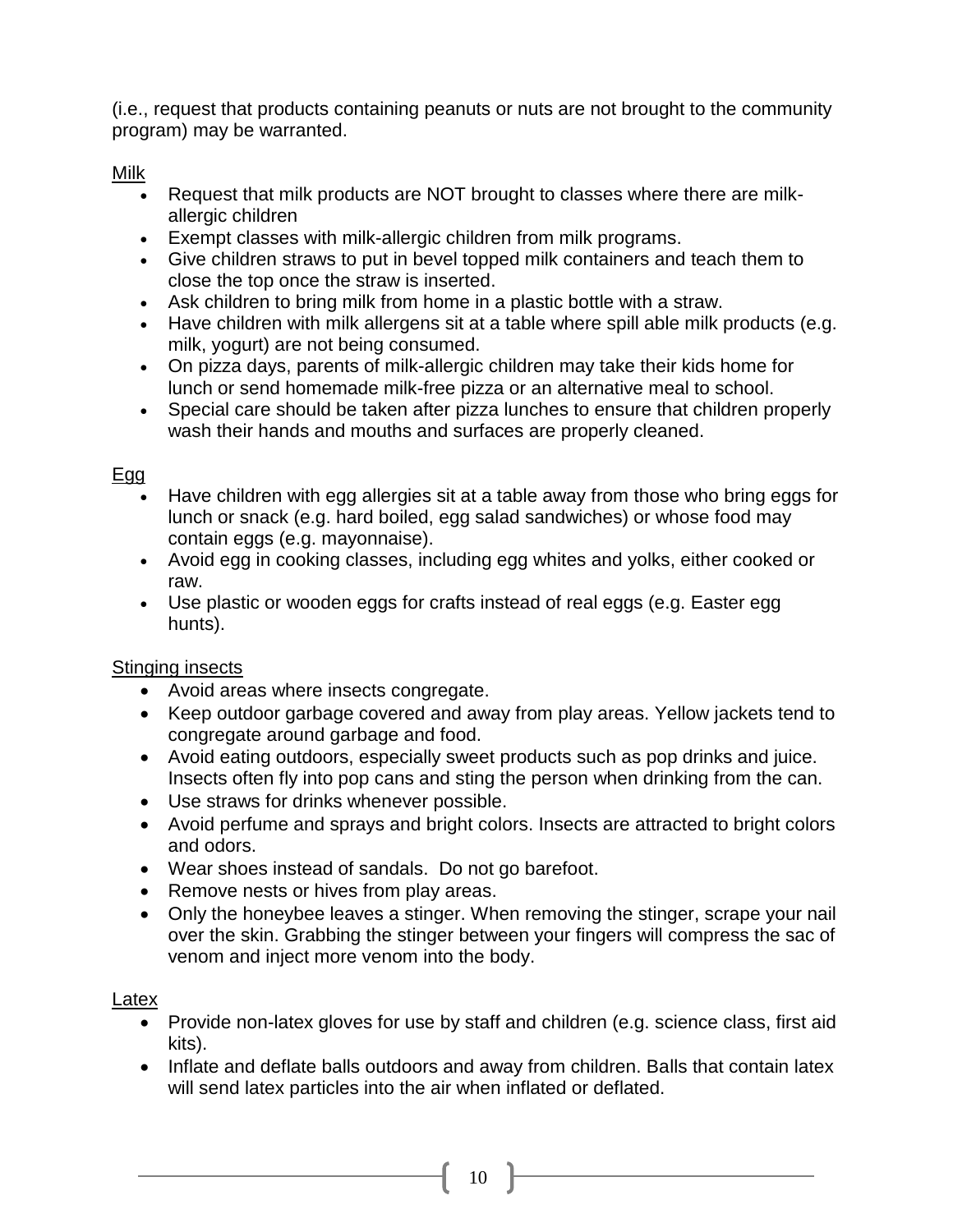- Do not use balloons in the community program if a child has a life threatening allergy to latex. When balloons break, the latex particles become aerosolized.
- Avoid soft rubber balls and stretchy rubber items, such as pink erasers and rubber bands.

#### **Signs of Anaphylaxis**

After exposure to the allergen, any combination of the following signs may occur to signal the onset of anaphylaxis. Signs do not always occur in the same sequence, even in the same individual.

An anaphylactic reaction most commonly begins within seconds or minutes of exposure to the allergen, with the majority of reactions occurring within thirty minutes. The time from the first signs of anaphylaxis to death can be as little as a few minutes, if the reaction is not treated. It is possible, but rare, for signs of anaphylaxis to occur up to four hours after exposure to the allergen. Even when signs have subsided after initial treatment, they can return as long as eight hours after exposure. This second (biphasic) reaction may occur in up to 20% of cases.

When remembering the signs of anaphylaxis, think F.A.S.T. (face, airway, stomach, total body). Watch for signs that occur suddenly and are obvious changes in appearance or behavior.

Signs that might be seen in the face

- red watering eyes
- runny nose
- itchiness
- redness and swelling of face, lips and tongue
- hives (red, raised & itchy rash) if a person has eaten a food that contains the allergen, hives often appear around the mouth.

Signs that the airway might be closing

- throat tightness
- change of voice
- difficulty swallowing
- difficulty breathing
- coughing
- wheezing

Signs that might relate to the stomach

- severe vomiting
- severe diarrhea
- severe cramps

Signs that might involve the total body

• swelling may occur on any part of the body, most often in eyes, lips, face or tongue. Swelling may be described by the child as itching, stinging or burning.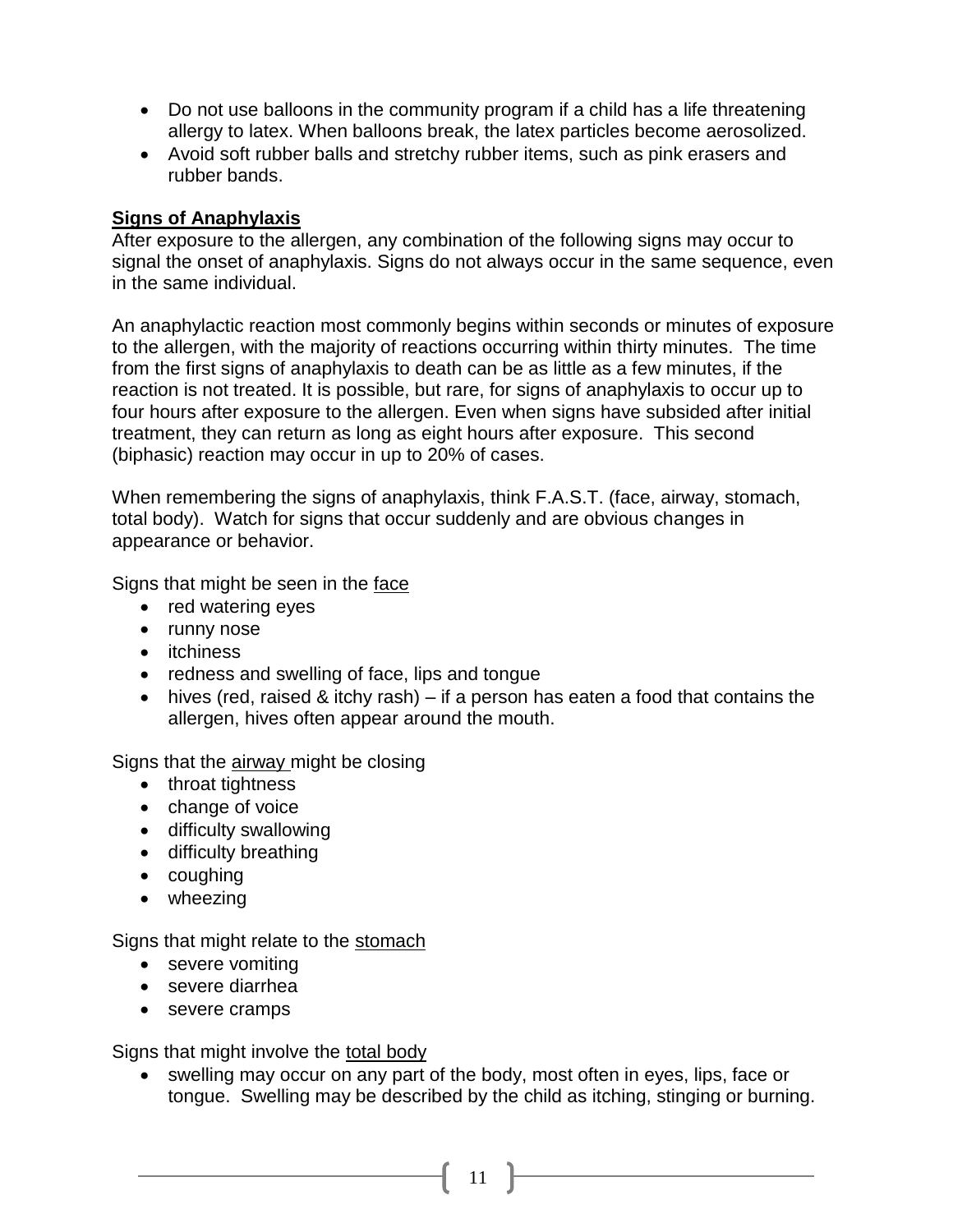- hives (red, raised & itchy rash)
- itchiness
- feeling of "sense of doom"
- change in behavior the child may say he doesn't feel right, become unusually quiet or withdrawn, become suddenly tired, scream, appear very agitated or stop eating in the midst of eating well.
- pale or bluish skin
- dizziness and fainting are signs that blood pressure is dropping
- **.** loss of consciousness

Children have a unique ways of describing their experiences and perception. Some children, especially very young ones, put their hands in their mouths or pull or scratch at their tongues in response to an allergic reaction. Children's voices may change (e.g., become hoarse or squeaky) and they may slur their words.

The following are examples of the words a child might use to describe an allergic reaction:

- "This food is too spicy."
- "My tongue is hot (or burning)."
- "It feels like something is poking my tongue."
- "My tongue (or mouth) is tingling (or burning)."
- "My tongue (or mouth) itches."
- "My tongue feels like there is hair on it."
- "My mouth feels funny."
- "There's a frog in my throat."
- "There's something stuck on my throat."
- "My tongue feels full (or heavy)."
- "My lips feel tight."
- "It feels like there are bugs in there." (to describe itchy ears)
- "My throat feels thick."
- "It feels like a bump is on the back of my tongue."

#### **Treatment of Anaphylaxis**

Epinephrine is the drug used to treat anaphylaxis. It is a chemical that the body naturally produces and is responsible for the "adrenaline-rush" under stress. Epinephrine is effective in treating anaphylaxis by constricting muscles around blood vessels which elevates blood pressure, relaxing airway muscles, reducing swelling, reducing the release of chemicals that cause anaphylaxis and stimulating the heart.

*If ANY combination of signs is present and there is reason to suspect anaphylaxis, give epinephrine immediately and activate 911/EMS*. There is clear evidence that a delay in injecting epinephrine increases the odds of the person dying from anaphylaxis.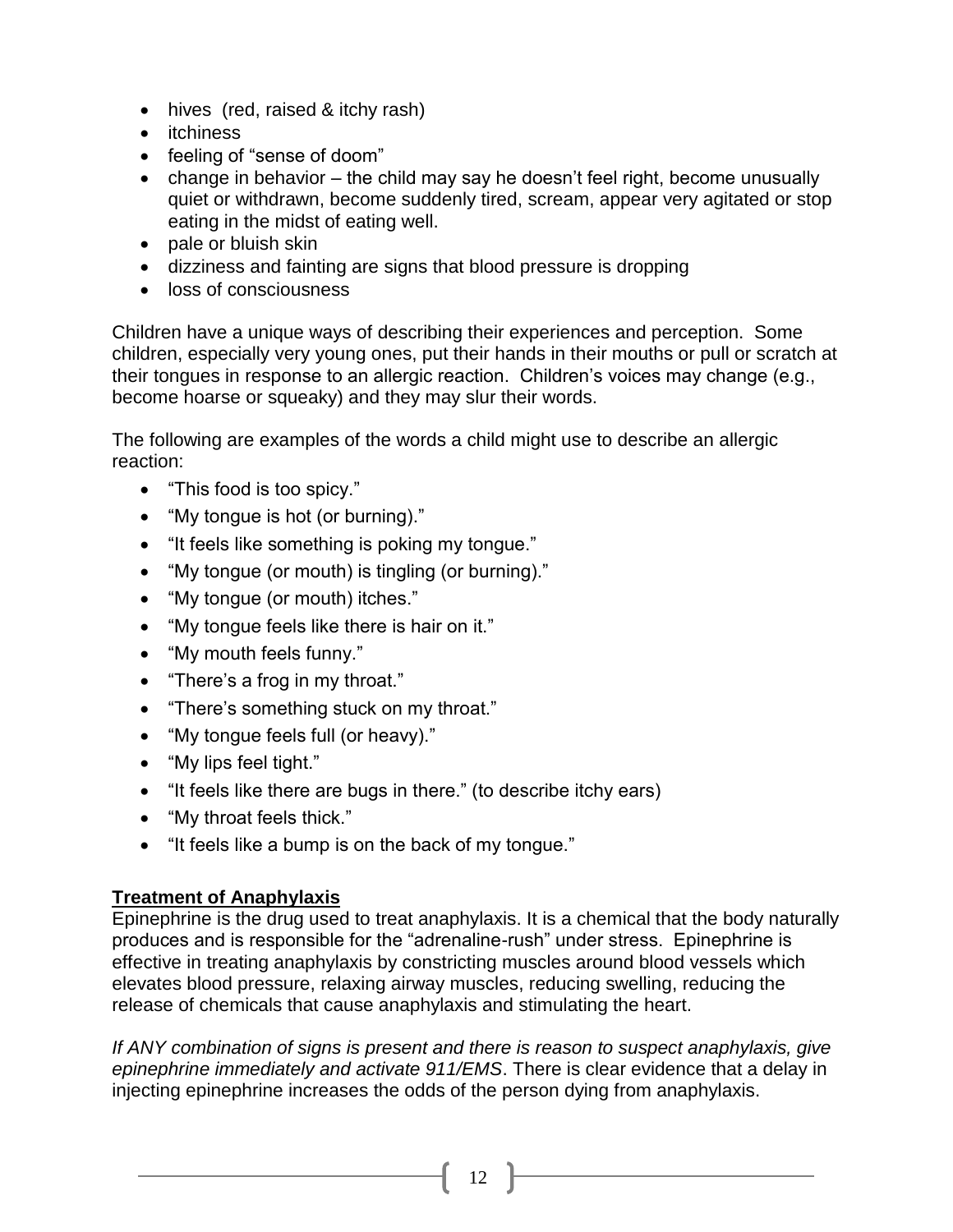There is no significant cause for concern if epinephrine is given to a child for whom it is prescribed and an anaphylactic reaction is not actually taking place. The lifesaving benefit of epinephrine in cases of suspected anaphylaxis outweighs any small risk of side effects. In normally healthy individuals, epinephrine will not cause harm if given unnecessarily.

Side effects from epinephrine are generally mild and subside within a few minutes. Possible side effects include:

- rapid heart rate:
- paleness;
- dizziness;
- weakness;
- tremors: and
- headache.

Antihistamines are not recommended in the treatment of anaphylaxis. The main benefit of antihistamines is in treating hives or skin symptoms. Antihistamines will not increase blood pressure or open the airway. Older generation antihistamines may also cause drowsiness and may mask the signs of progressing anaphylaxis.

Clinical experts recommend that a child with a life-threatening allergy wear Medic Alert® identification. The Canadian MedicAlert® Foundation offers free MedicAlert® identification to children from age 4-14 in schools that are registered in the program. Parents may contact their child's school or visit the website at [www.nochildwithout.ca](http://www.nochildwithout.ca/) for more information

## **Asthma & anaphylaxis**

For children that are diagnosed with both anaphylaxis and asthma and there is uncertainty whether the person is experiencing an anaphylactic reaction or an asthma episode, epinephrine should always be used first. Epinephrine can be used to treat lifethreatening asthma attacks as well as anaphylactic reactions. Children with anaphylaxis and asthma should carry their adrenaline auto-injector and asthma reliever medication with them.

#### **Adrenaline Auto-injector**

Adrenaline auto-injectors (e.g., EpiPen®, Twinject®, Allerject™) are the device of choice due to its simplicity of use. They contain a spring-loaded, self injectable syringe with a concealed needle. They should always be administered in the outer middle thigh. Adrenaline auto-injectors are available in two doses. In general, the 0.3 mg dosage is prescribed for adults and children weighing 30 kg or more and the 0.15 mg dosage is prescribed for children weighing less than 30 kg. They should be stored in protective tubing and kept at stable room temperature (15-30 °C). They should not be refrigerated or left in extreme temperatures (e.g. in the car) for long periods of time. If the epinephrine freezes, the auto-injector should be replaced.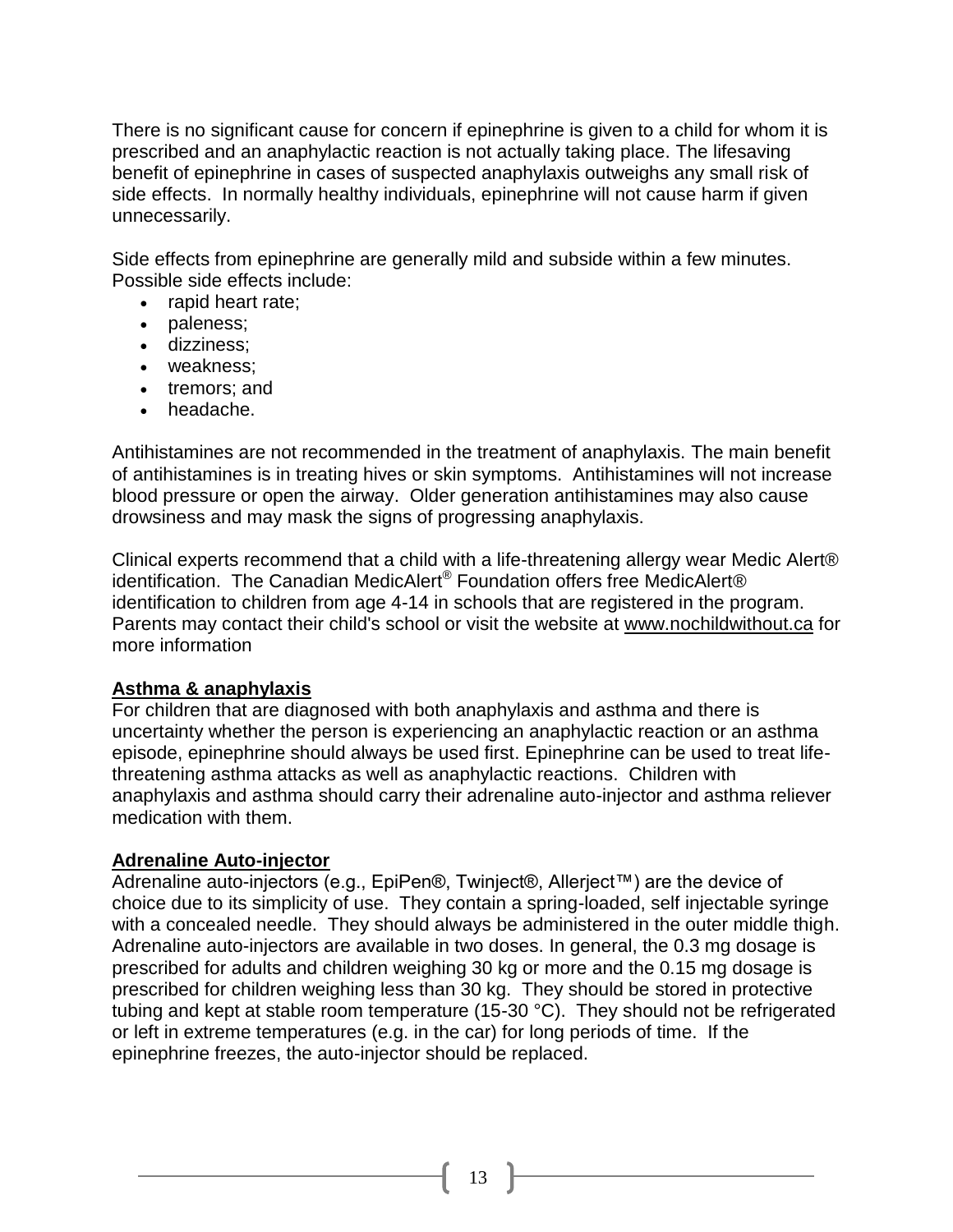Adrenaline auto-injectors are stamped with an expiry date and should be replaced when expired. If an adrenaline auto-injector is expired, it is still safe to use it as long as the epinephrine is clear and colorless. The benefit of using an expired medication is greater than no medication. However, epinephrine may remain clear for a long time after it has expired and its effectiveness continues to decrease over time. It should not be used if the solution is brown as the child may experience hallucinatory symptoms. Manufacturers of the EpiPen®, Twinject® and Allerject™ offer online programs to assist patients in keeping track of the expiration dates of their adrenaline auto-injector. See the manufacturers' website for additional information.

When removing the blue safety cap from EpiPen®, it should not be pulled sideways, bent or twisted off as this may cause the auto-injector to spontaneously activate or not work correctly. After the EpiPen® is administered, an orange cover automatically extends and locks into place to ensure the needle is not exposed.

The Twinject® has a second dose of epinephrine in a needle and syringe that is not safety regulated and cannot be delegated to community program personnel. Therefore, they should not be trained to administer the second dose of the Twinject®.

The Allerject™ contains an electronic voice instruction system that guides the user through the steps in administering the injection. The voice recording will begin when the device is removed from the outer sleeve. If the voice instruction does not work for any reason, the Allerject<sup>TM</sup> may still be used. When the red safety cap is removed, the Allerject™ is primed and must be used or discarded. After the Allerject™ has been administered, the black base locks into place to ensure the needle is not exposed.

The child should carry the adrenaline auto-injector at all times. Most children are able to carry their own auto-injector by age six or seven. If the child is not developmentally able to carry the adrenaline auto-injector, it should be worn by the adult responsible or kept in an unlocked, safe and accessible location. Children with stinging insect allergy usually carry their adrenaline auto-injector only during insect season (i.e., warmer months). It is the responsibility of community program personnel to be aware of the location of the child(ren)'s adrenaline auto-injector.

Children should be encouraged to take as much responsibility as possible in preventing and managing anaphylaxis. However, it can never be assumed that a person of any age will have the ability to judge when epinephrine is required and to self-inject in an emergency situation.

An adrenaline auto-injector that is prescribed to a child cannot be administered to another child. If a back-up adrenaline auto-injector purchased by the community program is being used, it is the responsibility of the community program personnel to ensure its dosage is equivalent to the dosage prescribed to the child.

If a child is exhibiting signs of anaphylaxis but is *not* prescribed an adrenaline autoinjector, the community program's standard emergency procedure (i.e., call 911/EMS) should be implemented.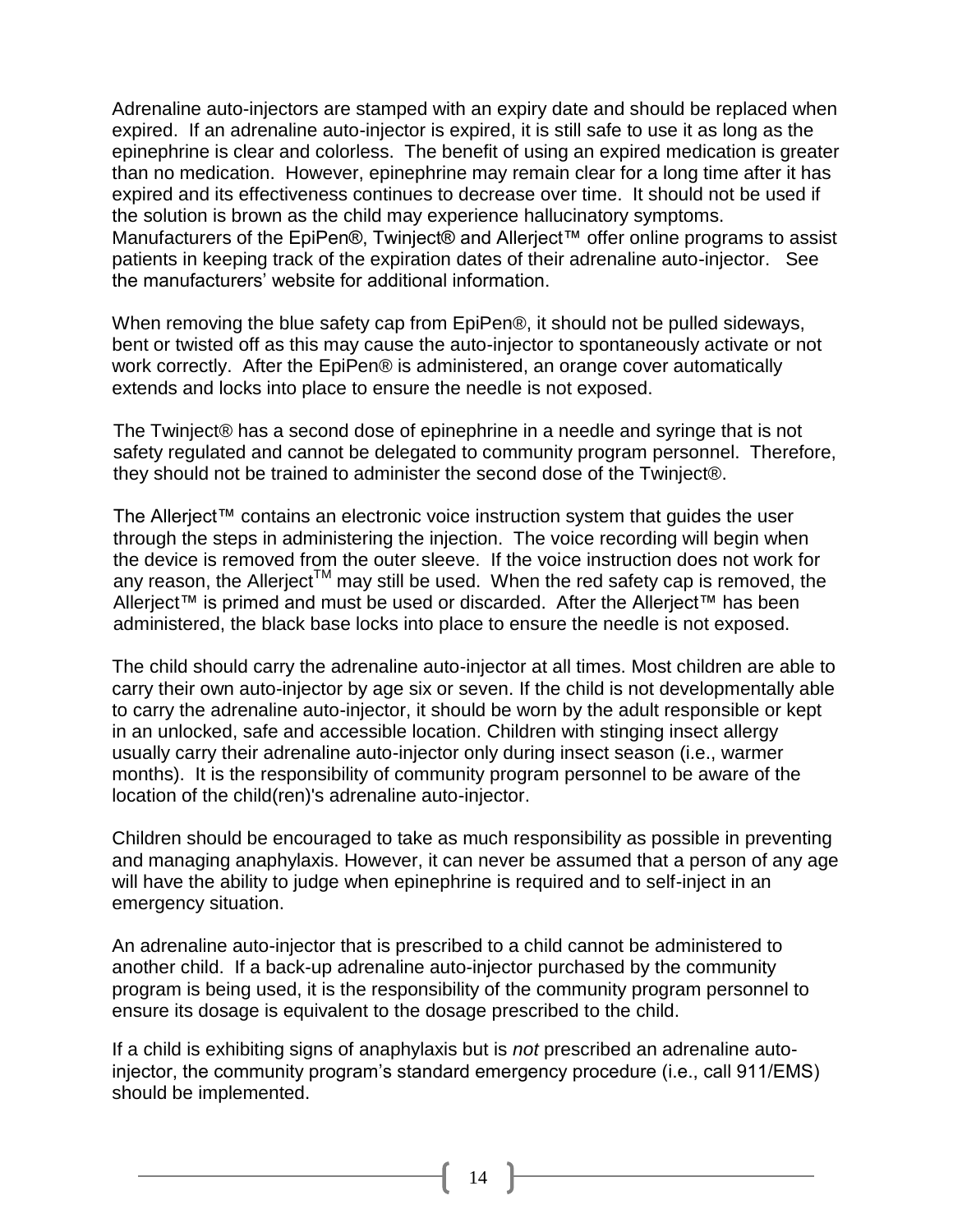## **Administering an Adrenaline Auto-injector**

- 1. Secure the child's leg. The child should be sitting or lying down
	- If the child is feeling lightheaded or dizzy, he/she should lie down on their back with the legs raised above heart level. However, if the child is having difficulty breathing, keep them in an upright position. If the child is vomiting, they should be placed on their side. The child should not sit or stand immediately following a reaction as this could result in another drop in blood pressure.
	- It may be necessary to hold or straddle the child. Infants and toddlers can be held in an adult's lap.
- 2. Identify the injection area on the outer middle thigh.
	- The adrenaline auto-injector will penetrate one layer of regular clothes but snowsuits or other bulky clothing should be removed.
	- The middle of the thigh can be found by dividing the leg between the knee and hip into three sections and choosing the middle section. The outer portion of the thigh is found between the outer seam and centre crease of a pant leg. Feel the spot with your hand to avoid seams or items in a pocket.
	- Avoid injection into the hands or feet, as this may result in loss of blood flow to the affected area. If there is an accidental injection into these areas, 911/EMS should be initiated.
- 3. Grasp the adrenaline auto-injector in your fist with the thumb tucked in, not over the end of the device.
- 4. Remove the safety cap(s) by pulling straight off. Do not bend or twist it off.
	- The EpiPen® and Allerject™ have one cap to remove. The Twinject® has two caps to remove.
- 5. Firmly press the tip of the adrenaline auto-injector into the thigh at a 90º angle until you hear a click.
- 6. Hold the adrenaline auto-injector in place for a slow count of 5 to ensure all the medication is injected.
	- The EpiPen® and Allerject™ have a plastic cover will extend and lock into place to ensure the needle is not exposed. If this did not occur, check to see if the safety cap was removed and inject again, pressing more firmly.
	- The needle in the Twinject® will be exposed after it has been administered. If the needle is not visible, it has not been used properly. Check to see if the safety caps have been removed and inject again, pressing more firmly.
	- There will be liquid that remains in the adrenaline auto-injector after it has been injected.
- 7. Discard the used adrenaline auto-injector following the community program's policy for disposal of sharps or give to EMS personnel.
	- The Twinject® may be placed back in its plastic container after injection.

After the adrenaline auto-injector is injected, the child may appear pale, complain of headache, dizziness, pounding heart, nausea or shakiness. The child may become very quiet. These effects are from the epinephrine and will pass quickly. Improvements in the signs of anaphylaxis will occur within minutes.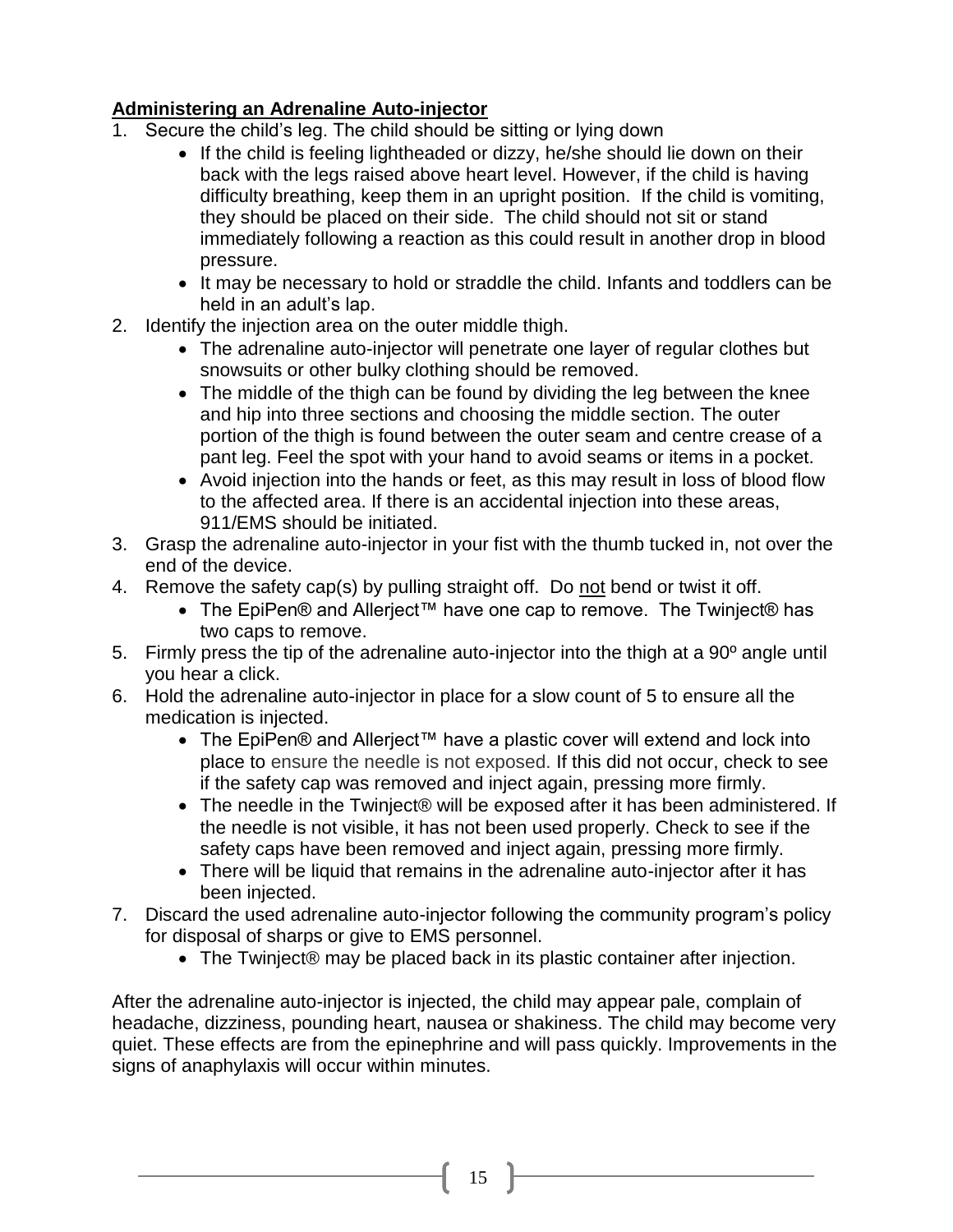## **Responding to an Anaphylactic Reaction**

- 1. Inject the adrenaline auto-injector in the outer middle thigh.
	- It is essential that the adrenaline auto-injector is given as soon as possible. Giving the first dose in a timely manner decreases the likelihood of needing additional doses of epinephrine
- 2. Activate 911/EMS.
	- It is essential that a person having an anaphylactic reaction be taken to a hospital to receive immediate medical attention, even if the adrenaline autoinjector has been given and the signs of anaphylaxis disappear.
	- Activating 911/EMS should be done simultaneously with injecting the adrenaline auto-injector by delegating the task to a responsible person. NEVER leave the child who is experiencing an anaphylactic reaction alone.
- 3. Notify the child's parent/guardian.
- 4. If signs of anaphylaxis persist or recur, give another adrenaline auto-injector (if available) every 5 to 15 minutes.
	- Signs that the reaction is not under adequate control are that the child's breathing becomes more difficult or there is a decreased level of consciousness
	- It is important to note the time of administration of the first adrenaline autoinjector.
	- The administration of more than two doses may increase risk of cardiac side effects but if a child is in extreme medical distress due to anaphylaxis (e.g., unable to breathe, loss of consciousness), additional doses are warranted.
	- Whenever possible, parents/guardians should provide a back-up adrenaline auto-injector for use at the community program in the event that a second dose of epinephrine is required.
- 5. Stay with the child until the EMS personnel arrive.
	- Information that should be provided to EMS personnel includes signs of anaphylaxis seen in child, time frames, where adrenaline auto-injector was given (right or left thigh) and effect of epinephrine on the child.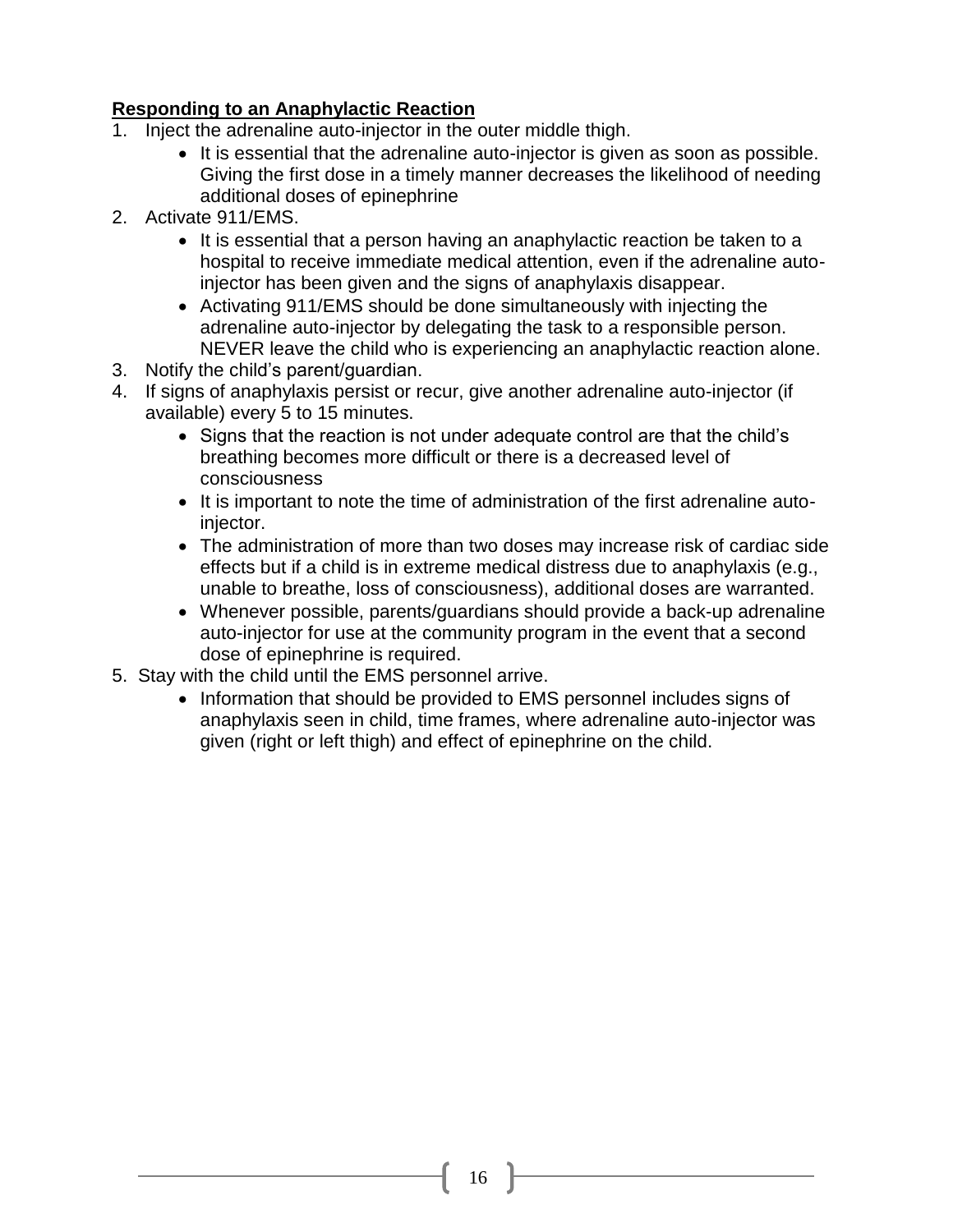# **HEALTH CARE PLAN**

When a community program receives URIS Group B support for children with URIS 'Group B' health care needs, a written health care plan is developed and maintained by a registered nurse on an annual basis, minimally. The development and implementation of the health care plan should reflect the principles of inclusion, normalization and independence. From a practical standpoint, these principles mean:

- A child with anaphylaxis is foremost a child within a family, child-care facility, classroom or other community program.
- The environment should be changed to support the child, not the child changed to suit the environment.
- Interventions should be as non-intrusive as possible and be delivered in a manner that respects the child's dignity and privacy as well as the normal routines and patterns of the community program.
- The parent/guardian and child have rights and obligations and should be actively encouraged to participate in decisions affecting themselves and their children.

A standard health care plan may be used as the response to an anaphylactic reaction in community program settings is the same for every child. Standardized health care plans may be completed by the parent/guardian and reviewed by the nurse.

The health care plan should be kept in a location that is secure and accessible at the community program. All community program personnel that may be responsible for a child with anaphylaxis should be aware of the location of the health care plan. It should also accompany the child on excursions outside the facility.

If the child is prescribed an adrenaline auto-injector but does not bring it to the community program, completion of the anaphylaxis health care plan is not required. In such situations, the response to an anaphylactic reaction is to call 911/EMS.

## **Content**

The following information is included in the anaphylaxis health care plan The *Anaphylaxis Health Care Plan* contains this information and is included as a supplement to this document.

## Demographic information

- Child name
- Birth date
- Community program name
- Parent/guardian name and phone number(s)
- Alternate emergency contact name and phone number(s)
- Physician
	- Allergist and phone number
	- Family physician/pediatrician and phone number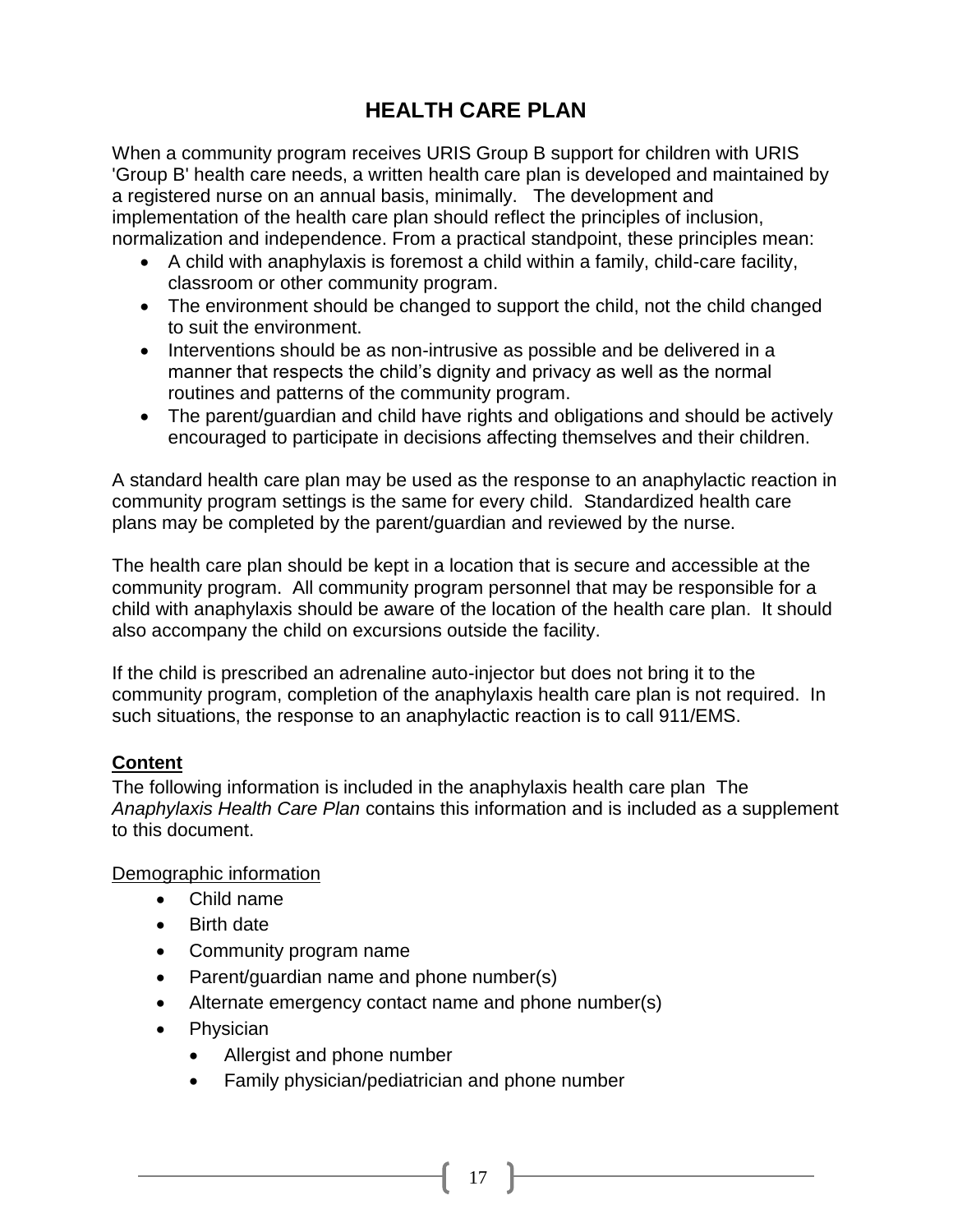## Allergy Information

- Life-threatening allergen(s)
- Non life-threatening allergen(s)
- Availability of Medic-Alert<sup>®</sup> identification

## Adrenaline auto-injector information

- Name of adrenaline auto-injector (e.g., EpiPen®, Twinject®, Allerject™)
- Dosage
- Location of adrenaline auto-injector during attendance at the community program
- Availability of back-up adrenaline auto-injector at community program and its location

## Responding to anaphylactic reaction

- Signs of anaphylaxis
- Steps in administering adrenaline auto-injector
- Steps in responding to anaphylactic reaction

## **Documentation**

- Template for recording interventions and actions performed by nurse and/or community program personnel (e.g., communication, actions taken)
- Signatures & dates
	- Nurse signature & date
	- Parent/guardian signature & date

# **Administration of Anti-histamines**

Anti-histamines are not recommended for the treatment of anaphylaxis and should not be included in the anaphylaxis health care plan. If the parent/guardian requests the administration of anti-histamine for non-life-threatening allergic reactions*,* this should be addressed as outlined in the community program's policy for administration of medication.

# **Risk Reduction Strategies**

Schools and licensed child care facilities in Manitoba are required to develop and implement policy that addresses anaphylaxis in their facility including strategies for reducing risk of exposure to allergens. In October 2008, the *Public Schools Amendment Act – Anaphylaxis Policies* was passed to formalize a school board's obligation to develop an anaphylaxis policy. The Bill also gives the Minister of Education the discretionary authority to make regulations in this area. The amendment was proclaimed effective November 1, 2009. For more information about *The Public Schools Amendment Act*, go to [http://web2.gov.mb.ca/bills/39-2/b232e.php.](http://web2.gov.mb.ca/bills/39-2/b232e.php)

In 2008, Manitoba passed the *Child Care Safety Charter*, the first legislation of its kind in Canada which mandates safety plans and codes of conduct in child care facilities. This legislation requires them to develop comprehensive and coordinated policies and procedures to meet the needs of children with anaphylaxis. The Charter was proclaimed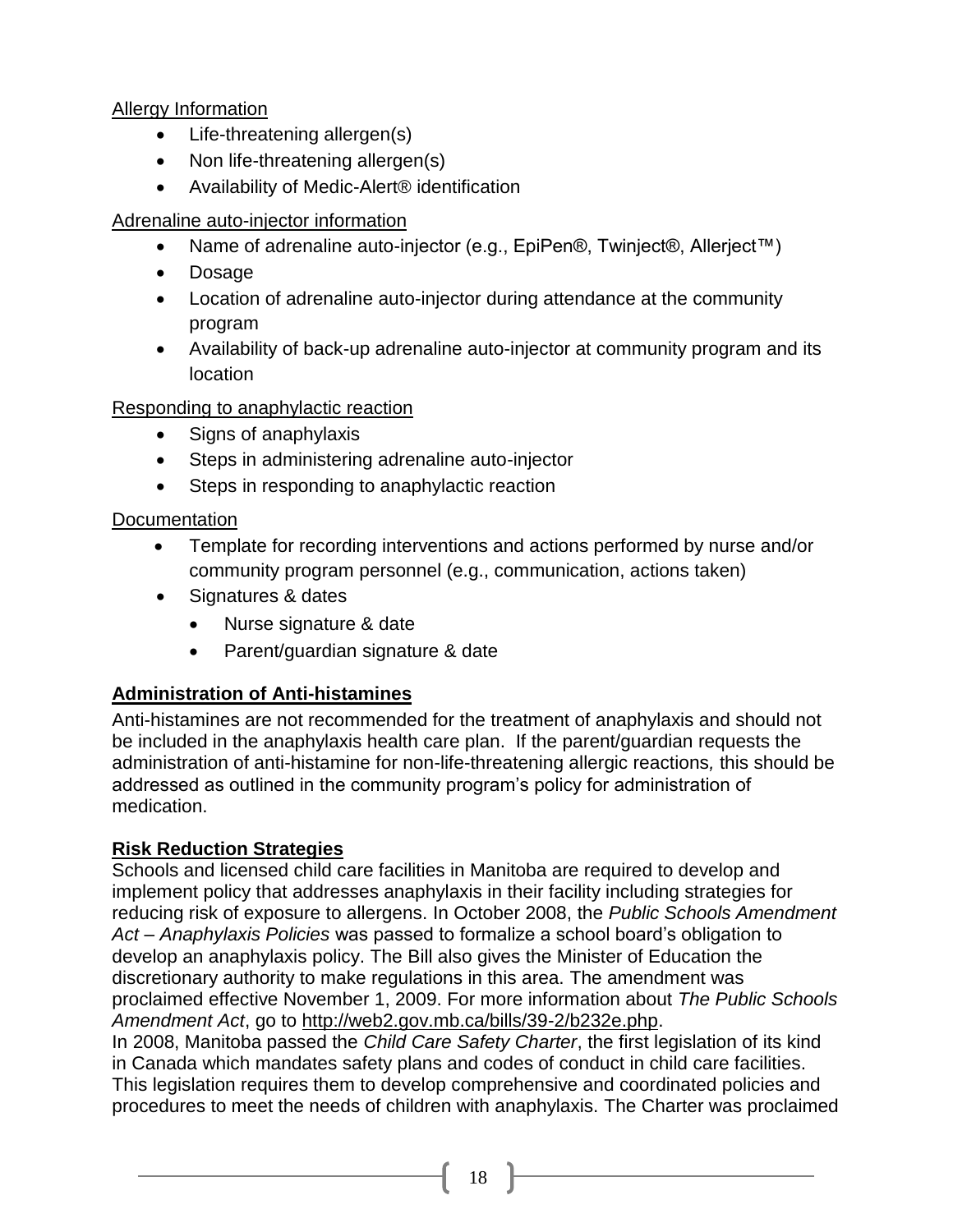on May 1, 2010. For more information about the Child Care Safety Charter, go to <http://web2.gov.mb.ca/laws/statutes/2008/c01808e.php>

If a community program has not established risk reduction strategies, the nurse should assist them in doing so. Many factors should be considered when establishing risk reduction strategies such as the age of children, location of eating areas, level of supervision and size of facility. The most successful strategies enlist the support of the entire community including parents, children and community program personnel. The *Risk Reduction Strategies Template* may be used for this purpose and is included as a supplement to this document. The *Allergen Aware Sample Letter* is also included as a supplement to this document and may be used by the community program when establishing an allergen-safe environment (i.e., requesting that products containing allergens are not brought to the community program). Other resources that may be useful in the development of risk reduction strategies include the *Anaphylaxis: A Handbook for School Boards (2001) and Anaphylaxis in Schools and Other Settings (2011).*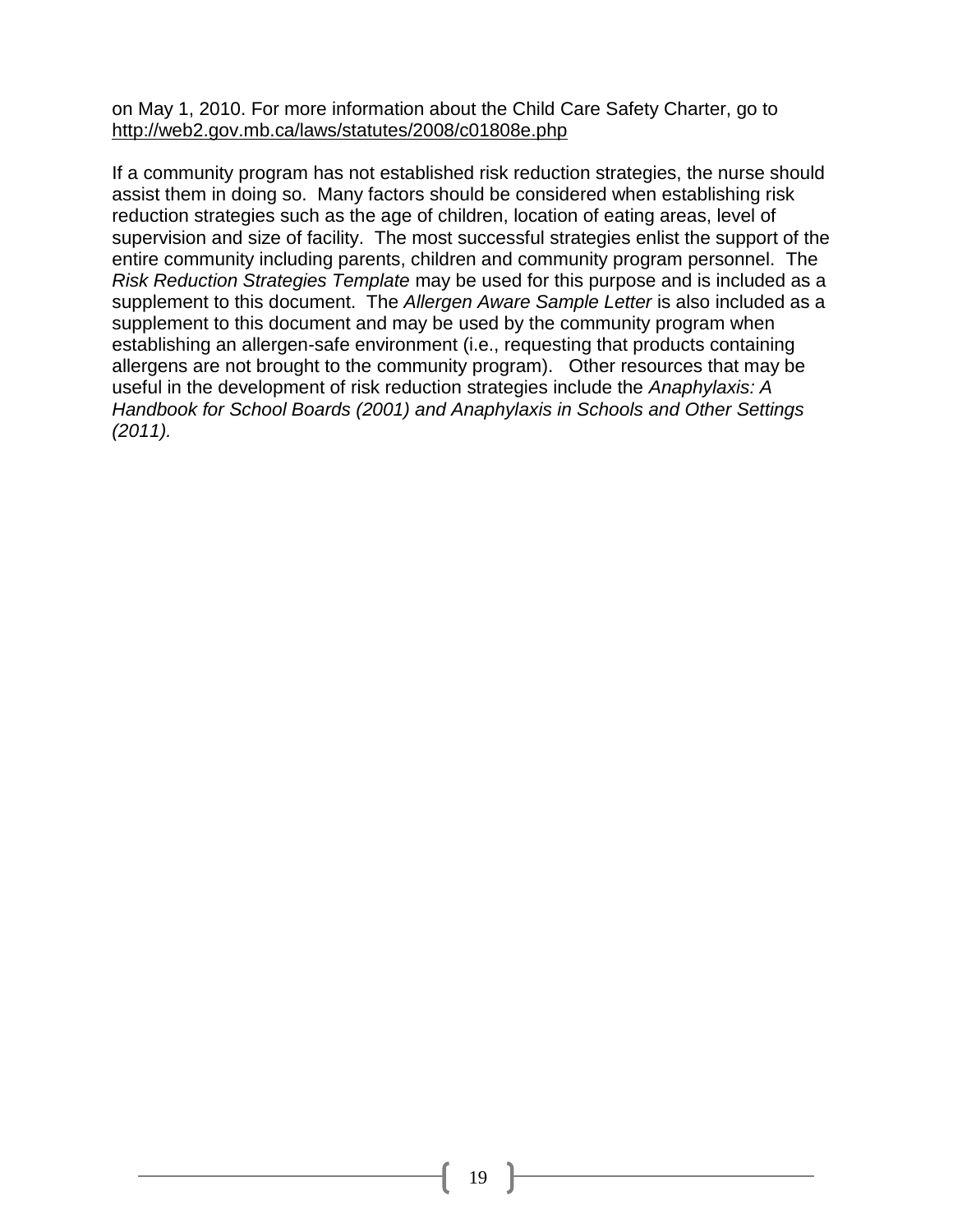## **TRAINING**

When a community program receives URIS Group B support, training is provided to community program personnel by a registered nurse. Training is provided on an annual basis minimally. The training of community program personnel should reflect the principles of adult learning. From a practical standpoint, these principles mean:

- Identifying and integrating the learning needs of participants into the training session.
- Information should be applicable to the participants' responsibilities and focus on what is most useful to them.
- Adults have accumulated a foundation of life experiences and knowledge and need to connect learning to this knowledge/experience base.
- An organized training session with clearly defined elements assists participants in identifying and attaining learning goals.

It is recommended that all community program personnel that may be responsible for a child with anaphylaxis attend the training session. As an example, community program personnel that may be responsible for a child with anaphylaxis may include:

- in schools teachers, teaching assistants, school administrators, office staff, substitute teachers, bus drivers, lunch room supervisors;
- in licensed child care facilities child care providers, child care directors; and
- in recreational programs staff members, administrators, volunteers.

The community program is responsible to ensure relevant personnel attend the training session. It is recommended to keep a written record that indicates community program personnel in attendance and date that training occurred.

Adequate time should be scheduled for training to ensure community program personnel obtain the knowledge and skill necessary to safely respond to the needs of children with anaphylaxis in their facility. The amount of time required to train community program personnel will vary depending on several factors such as the existing knowledge of community program personnel, number of personnel attending the session and format of training resources used (e.g., PowerPoint, Worksheet).

Whenever possible, training should be scheduled when all community program personnel can attend to ensure service is provided in an efficient manner. If the training session is poorly attended (i.e., there is not an adequate number of community program personnel to safely address the child's needs), additional training should be scheduled. If subsequent training sessions are also poorly attended, alternate strategies should be discussed with the community program to ensure training is provided in an efficient manner.

When the community program has not received training in the past, a child with anaphylaxis may still attend the community program prior to the training session. In such situations, the community program's policy for emergency situations (e.g., call 911/EMS) is implemented, if required.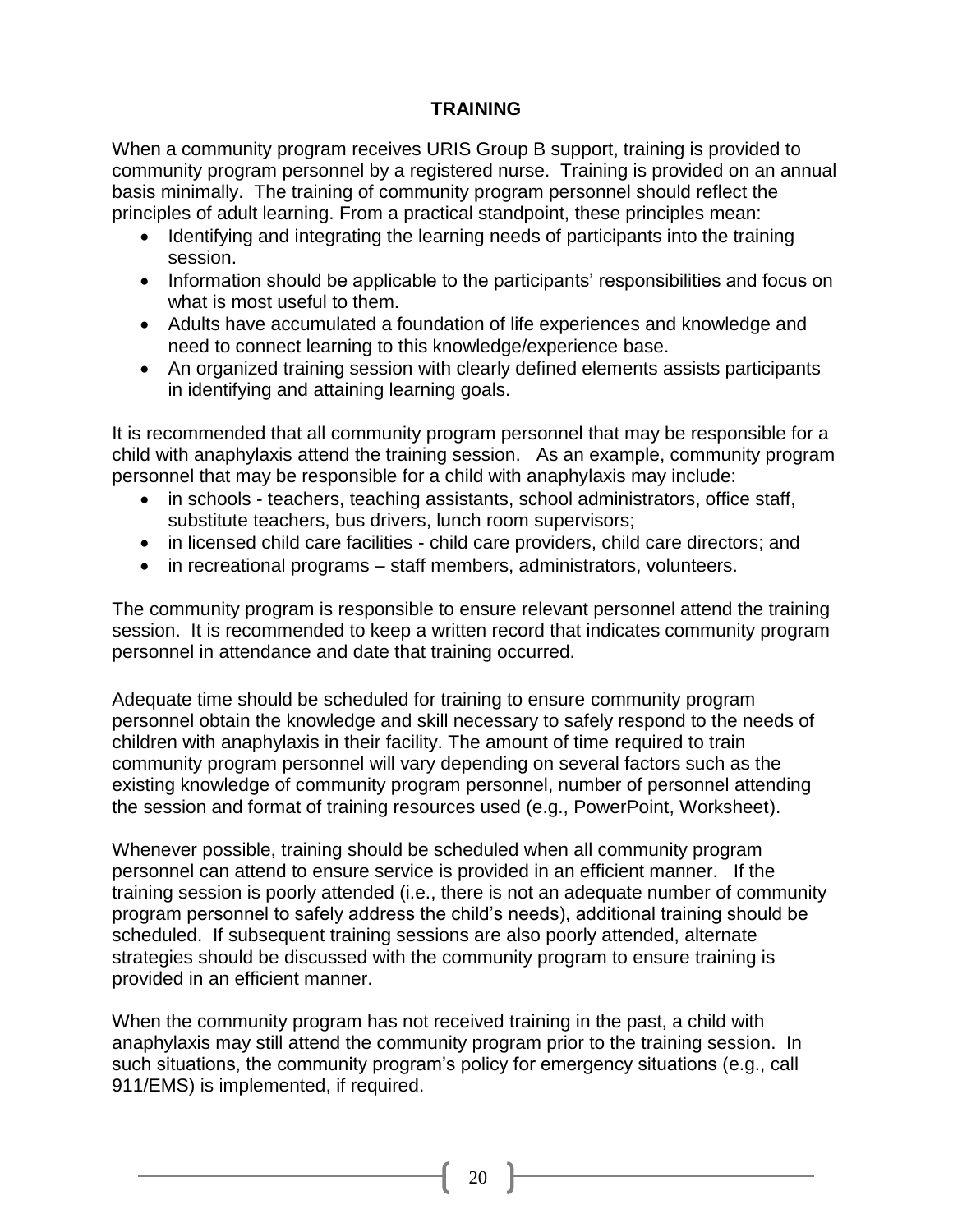# **Content**

The following clinical information and child specific information is included in the training session. A demonstration and return demonstration of administering an adrenaline auto-injector is also performed at the training session.

## Clinical information

- Definition of allergies and anaphylaxis
- Common allergens
- Risk reduction
- Signs of anaphylaxis
- Treatment of anaphylaxis
	- Epinephrine
	- Asthma and anaphylaxis
	- Adrenaline auto-injectors
	- Administration of adrenaline auto-injector including demonstration and return demonstration (see below for more details)
	- Responding to an anaphylactic reaction

## Child specific information

- Life threatening allergen(s)
- Name and location of adrenaline auto-injector

## Demonstration and return demonstration

The nurse demonstrates the administration of the adrenaline auto-injector(s) prescribed for children in the community program and observes community program personnel performing a return demonstration.

Training devices are required for demonstration purposes and can be purchased through the manufacturer's websites.

- [www.epipen.ca](http://www.epipen.ca/)
- [www.twinject.ca](http://www.twinject.ca/)
- [www.allerject.ca](http://www.allerject.ca/)

## **Training Resources**

The following resources are included as supplements to this document. If alternate resources are used, it is the responsibility of the nurse to ensure its content is consistent with the clinical information included in this document.

- Anaphylaxis Handout
- Anaphylaxis PowerPoint
- Anaphylaxis DVD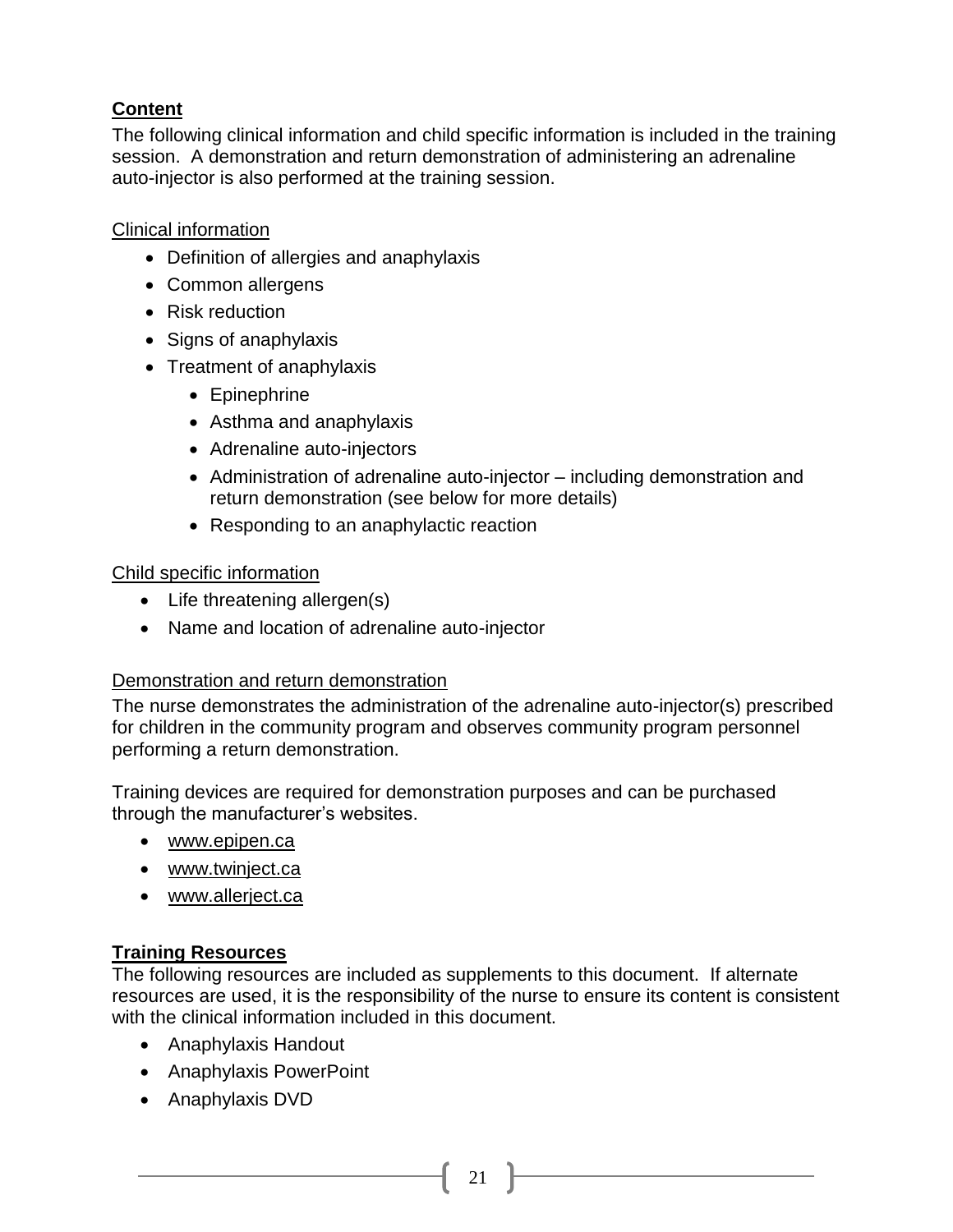- Anaphylaxis Worksheet (Word and PowerPoint version) is recommended for community program personnel that have previously attended an anaphylaxis training session. The Microsoft Word version may be better suited for individuals or small groups. The Microsoft PowerPoint version may be more suitable for large groups.
- Child Specific Information for Anaphylaxis Training Session may be used to review child specific information at the training session.

On-site training by a registered nurse is required to delegate knowledge and skill to community program personnel in the management of anaphylaxis. Other teaching strategies may be used as supplements to on-site training at the discretion of the nurse. The following on-line resources may be useful for training purposes.

- Online Anaphylaxis Training [www.eworkshop.on.ca/allergies](http://www.eworkshop.on.ca/allergies)
- Food Allergies in Schools: What School Staff Need to Know [www.allergyhome.org](http://www.allergyhome.org/)
- Twinject® video *-* [www.twinject.ca](http://www.twinject.ca/)
- EpiPen® video [www.epipen.ca](http://www.epipen.ca/)
- Allerject™ video [www.allerject.ca](http://www.allerject.ca/)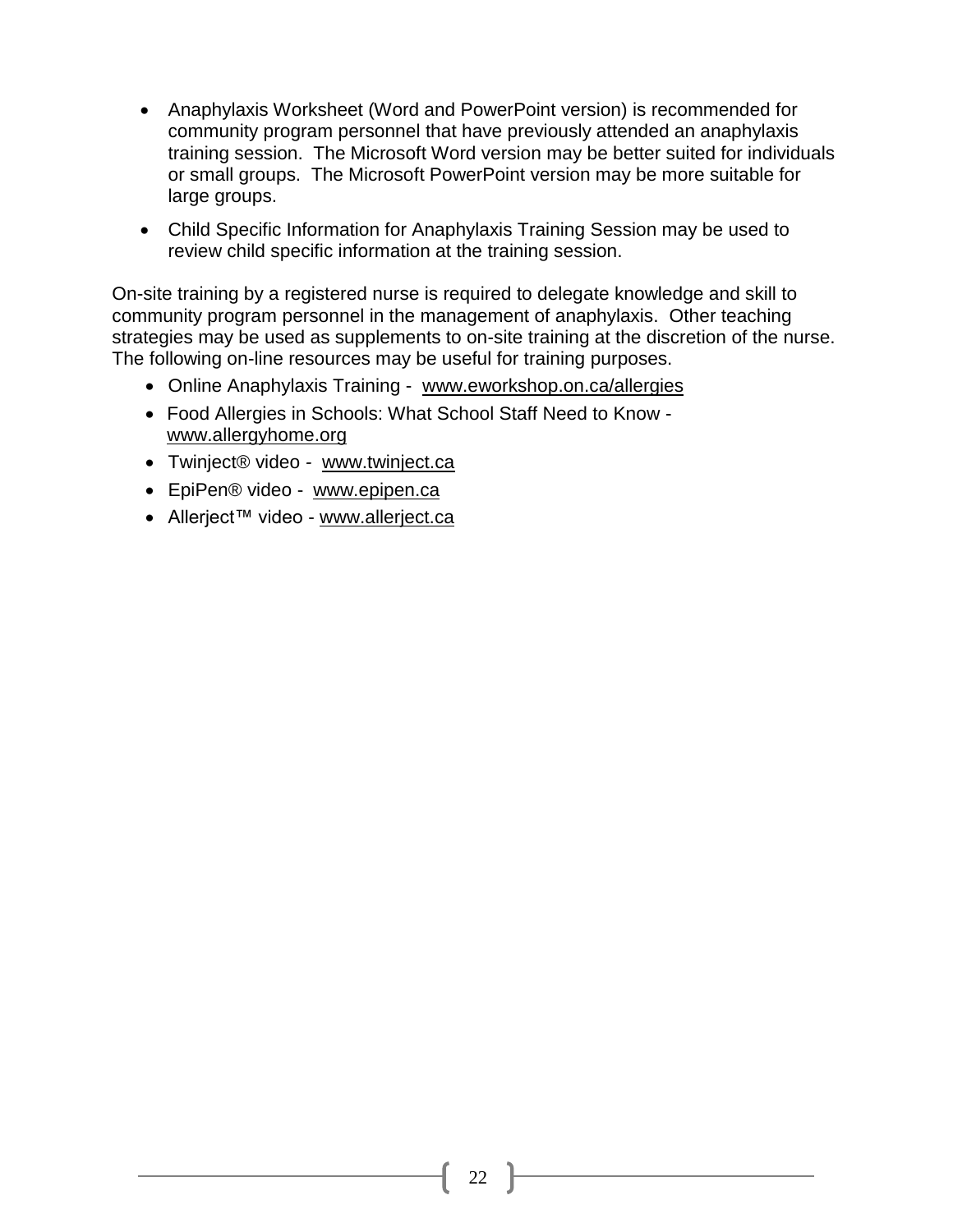## **MONITORING**

Monitoring of trained community program personnel by a nurse is required to ensure that the knowledge and skill necessary to safely care for children with anaphylaxis has been acquired and/or retained. Monitoring is required on an annual basis, minimally.

The frequency and timing of monitoring is based on the professional judgment of the nurse as well as the complexity of information taught, maturational issues and the skill demonstrated by community program personnel. The following strategies may be used for monitoring purposes.

- Completion of an evaluation form by community program personnel that attend the training session. The *Anaphylaxis Training Session Evaluation Form* is included as a supplement to this document.
- Observation of community program personnel performing a return demonstration (i.e., administration of adrenaline auto-injector) at the training session.
- Asking community program personnel questions during the training session. The *Anaphylaxis Worksheet* is included as a supplement to this document.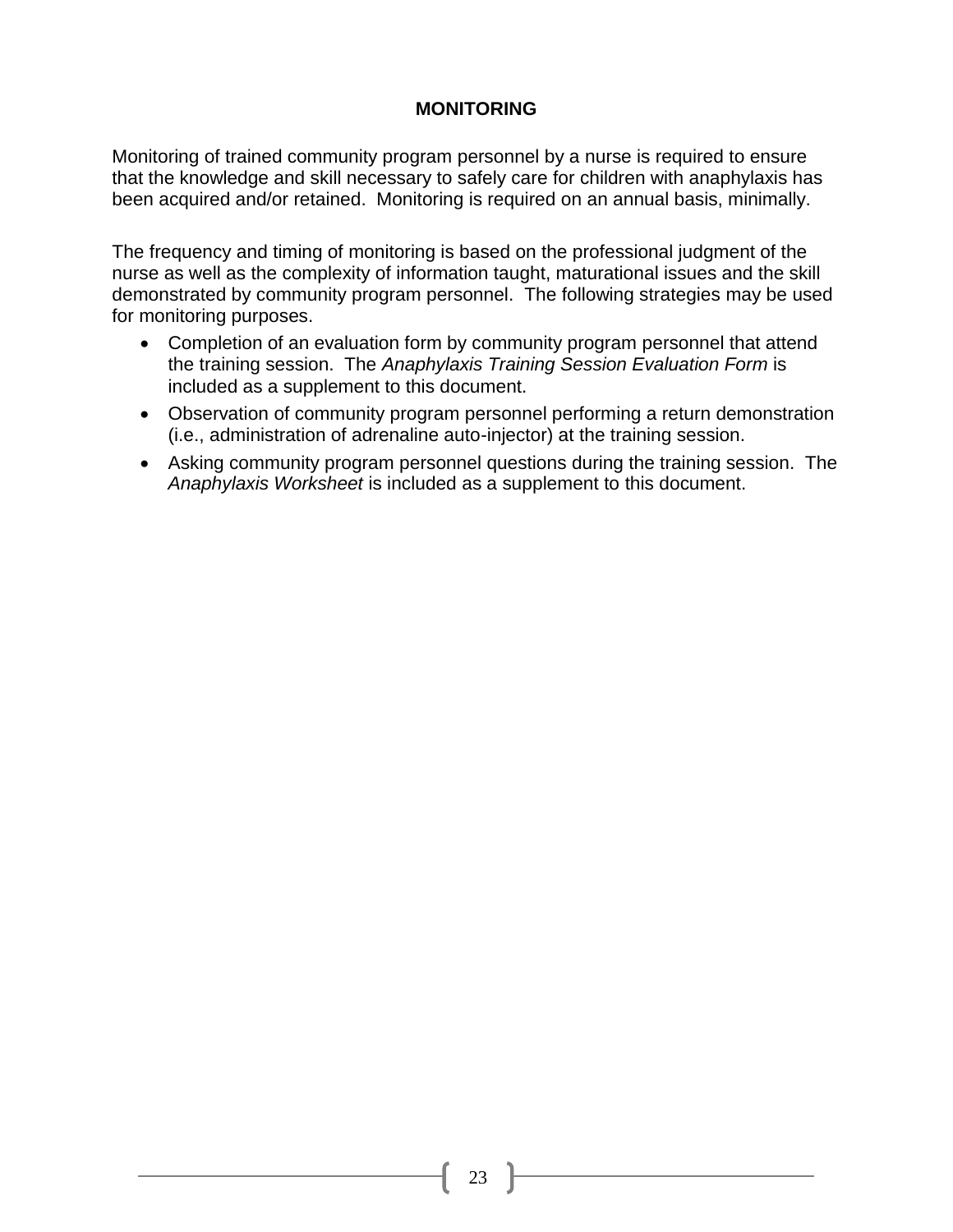#### **REFERENCES**

- Anaphylaxis in Schools & Other Settings (2011) (2nd Edition Revised). *Canadian Society of Allergy and Clinical Immunology.*
- The Canadian School Board Association (1996) *Anaphylaxis: A Handbook for School Boards*.
- Young, M.C., Munoz-Furlong, A, Sichere, S.H. (2009) Management of food allergies in schools: A perspective for allergists. *The Journal of Allergy and Clinical Immunology*, 124(2), 175-182.
- NIAID-Sponsored Expert Panel (2010) Guidelines for the Diagnosis and Management of Food Allergy in the United States: Report of the NIAID-Sponsored Expert Panel. *The Journal of Allergy and Clinical Immunology*, 126(6) Supplement, S1-S58.
- Scott H. Sicherer, MD, F. Estelle R. Simons, MD (2007) Self-injectable Epinephrine for First-Aid Management of Anaphylaxis*. Pediatrics*, 119(3), 638-646.
- Simons, F.E.R., 2004) First-aid treatment of anaphylaxis to food: Focus on epinephrine. *The Journal of Allergy and Clinical Immunology*, 113(5), 837-844.
- Sampson, H.A. (2003). Anaphylaxis and Emergency Treatment. *Pediatrics*, 111, 1601.
- Simons, F.E.R, Xiaochen & Simons, K.J. (2000). Outdated EpiPen and EpiPen Jr auto injectors: Past their prime? *Journal of Allergy and Clinical Immunology*, 105(5), 1025-1030.
- [Järvinen,](http://www.jacionline.org/article/S0091-6749(08)00775-6/fulltext) K.M., Sicherer, S.C., Sampson, H.A., Nowak-Wegrzyn, A. (2008) Use of multiple doses of epinephrine in food-induced anaphylaxis in children. *The Journal of Allergy and Clinical Immunology*, 122(1), 133-138.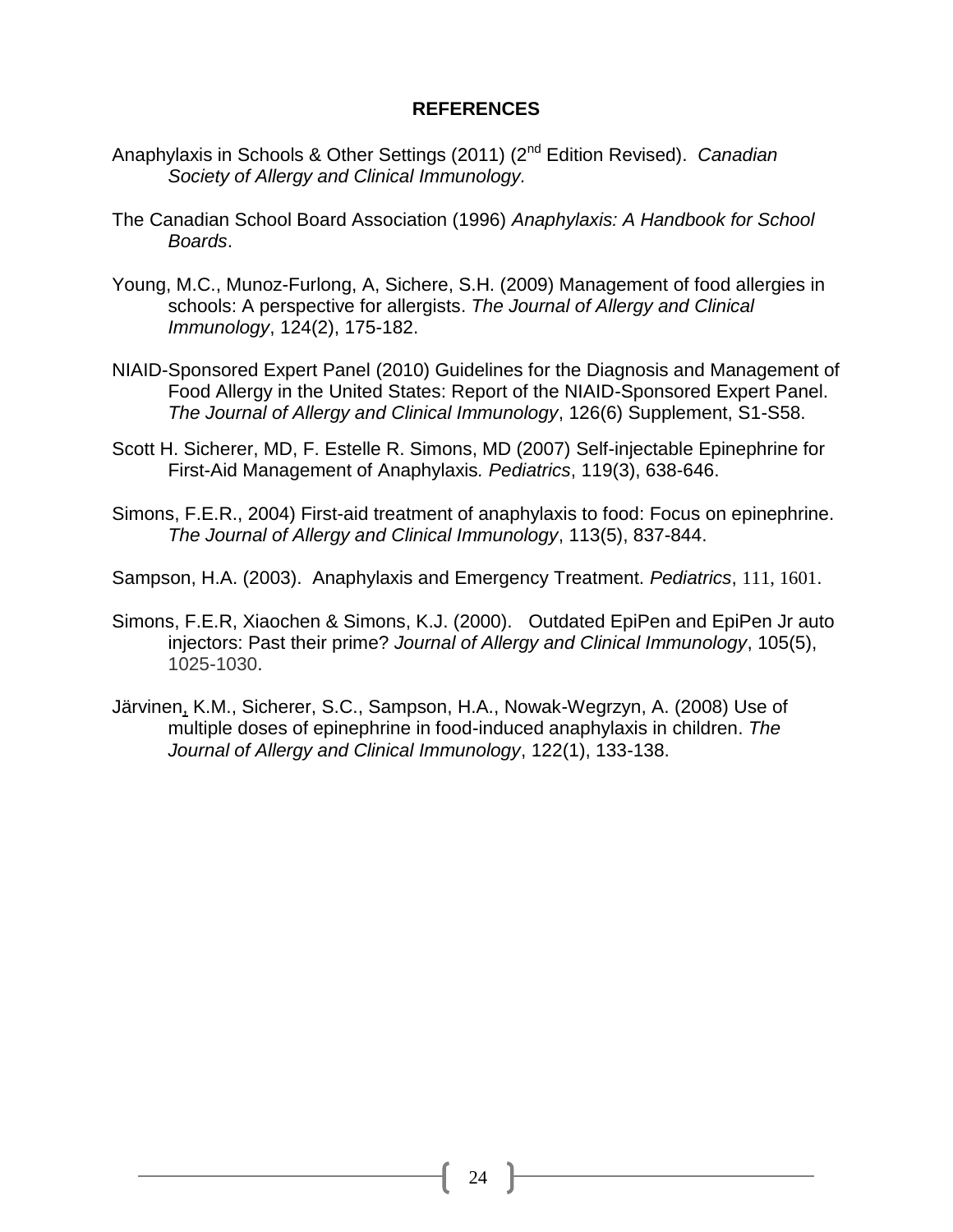## **RESOURCES**

The following list includes resources that may be relevant to community programs in the care of children with anaphylaxis. The purpose of these agencies/organizations may not be consistent with the purpose and content of this document.

# **Alberta Education - Allergy and Anaphylaxis Informational Response (AAIR)**

www.education.alberta.ca/admin/healthandsafety/aair.aspx

#### **Allergy Home – educational website**

<http://www.allergyhome.org/>

Online and written resources for schools and other community programs

#### **Allergy Safe Communities**

[www.allergysafecommunities.ca](http://www.allergysafecommunities.ca/)

- Based on *Canadian Society of Allergy and Clinical Immunology* Anaphylaxis in Schools and Other Settings, 2011
- Resources for community programs

#### **Anaphylaxis Canada**

[www.anaphylaxis.ca](http://www.anaphylaxis.ca/)

- Resources for community programs and families
- $\bullet$  Items to purchase (e.g., training devices, books, posters)
- Online anaphylaxis training e-learning module [www.eworkshop.on.ca/allergies](http://www.eworkshop.on.ca/allergies)
- Website for youth [www.whyriskit.ca](http://www.whyriskit.ca/)
- Website for children [www.safe4kids.ca](http://www.safe4kids.ca/)

## **Allergy Asthma Information Association**

[www.aaia.ca](http://www.aaia.ca/)

Resources for community programs and families

#### **Association québécoise des allergies alimentaires**

[www.aqaa.qc.ca](http://www.aqaa.qc.ca/)

Resources for community programs and families (French)

#### **Allergic Living Magazine**

[www.allergicliving.com](http://www.allergicliving.com/)

Resources for community programs and families

#### **Allerject**

www.allerject.ca

- How to use Allerject® Online video
- Expiration Reminder service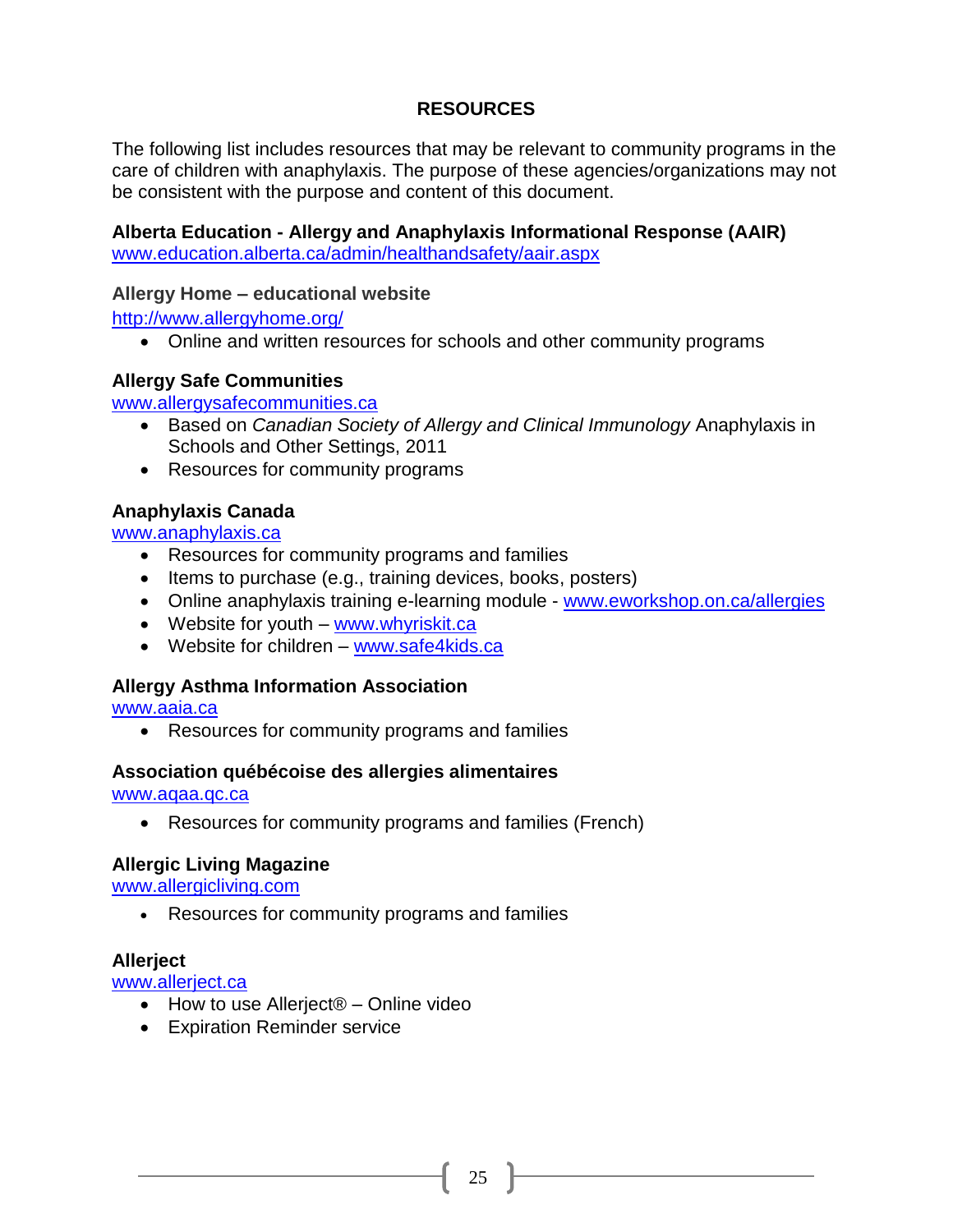**British Columbia School Trustees Association** *-* Anaphylaxis Resource http://dsweb.bcsta.org/docushare/dsweb/View/Collection-7655

## **Canadian Food Inspection Agency**

[www.inspection.gc.ca](http://www.inspection.gc.ca/)

 Food Recalls/Allergy Alerts [www.inspection.gc.ca/english/corpaffr/recarapp/recaltoce.shtml](http://www.inspection.gc.ca/english/corpaffr/recarapp/recaltoce.shtml)

#### **Canadian Medic Alert – No Child Without**

[www.nochildwithout.ca](http://www.nochildwithout.ca/)

• FREE medic alert bracelet for children ages 4-14 that that attend a school participating in the program.

#### **Canadian School Boards Association (CSBA)**

[www.cdnsba.org](http://www.cdnsba.org/)

• Anaphylaxis: A Handbook for School Boards http://cdnsba.org/wp-content/uploads/2010/07/anaphylaxis\_eng1.pdf

## **EpiPen® Canada**

[www.epipen.ca](http://www.epipen.ca/)

- How to use EpiPen<sup>®</sup> Online video
- Expiration Reminder service

#### **Food Allergy and Anaphylaxis Network**

[www.foodallergy.org](http://www.foodallergy.org/)

- Website for Kids [www.fankids.org](http://www.fankids.org/)
- Website for Teens [www.faanteen.org](http://www.faanteen.org/)

## **Health Canada**

[www.healthcanada.gc.ca/foodallergies](http://www.healthcanada.gc.ca/foodallergies)

- Advisories, Warnings and Recalls [www.hc-sc.gc.ca/ahc-asc/media/advisories-avis/index\\_e.html](http://www.hc-sc.gc.ca/ahc-asc/media/advisories-avis/index_e.html)
- Food Labelling [www.hc-sc.gc.ca/fn-an/label-etiquet/index\\_e.html](http://www.hc-sc.gc.ca/fn-an/label-etiquet/index_e.html)

## **Kids with Food Allergies Foundation**

www[.kidsw](http://kidswithfoodallergies.org/mat.html)ithfoodallergies.org

## **Manitoba Department of Education**

www.edu.gov.mb.ca

- Unified Referral and Intake System www.edu.gov.mb.ca/k12/specedu/plan\_part.html
- Legislation and Policies www.edu.gov.mb.ca/k12/specedu/plan\_part.html

## **National Education Association (NEA) Health Information Network**

[www.neahin.org](http://www.neahin.org/)

• Resources for community programs